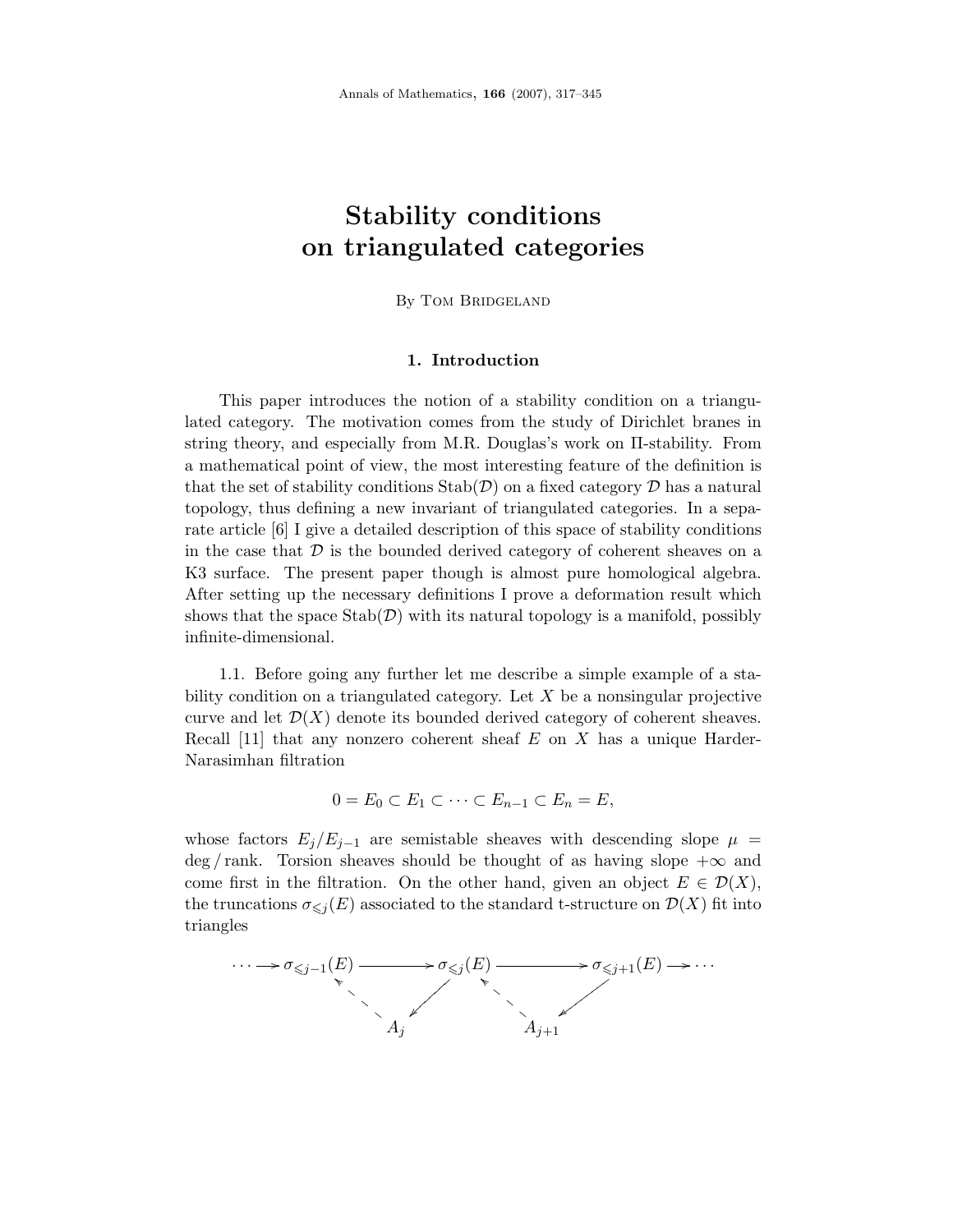which allow one to break up *E* into its shifted cohomology sheaves  $A_i =$  $H^{j}(E)[-j]$ . Combining these two ideas, one can concatenate the Harder-Narasimhan filtrations of the cohomology sheaves  $H^{j}(E)$  to obtain a kind of filtration of any nonzero object  $E \in \mathcal{D}(X)$  by shifts of semistable sheaves.

Let  $K(X)$  denote the Grothendieck group of  $\mathcal{D}(X)$ . Define a group homomorphism  $Z: K(X) \to \mathbb{C}$  by the formula

$$
Z(E) = -\deg(E) + i\operatorname{rank}(E).
$$

For each nonzero sheaf *E* on *X*, there is a unique branch  $\phi(E)$  of  $(1/\pi)$  arg  $Z(E)$ lying in the interval (0*,* 1]. If one defines

$$
\phi(E[k]) = \phi(E) + k,
$$

for each integer *k*, then the filtration described above is by objects of descending phase  $\phi$ , and in fact is unique with this property. Thus each nonzero object of  $\mathcal{D}(X)$  has a kind of generalised Harder-Narasimhan filtration. Note that not all objects of  $\mathcal{D}(X)$  have a well-defined phase, indeed many objects of  $\mathcal{D}(X)$ define the zero class in  $K(X)$ . Nonetheless, the phase function is well-defined on the generating subcategory  $\mathcal{P} \subset \mathcal{D}(X)$  consisting of shifts of semistable sheaves.

1.2. The definition of a stability condition on a triangulated category is obtained by abstracting these generalised Harder-Narasimhan filtrations of nonzero objects of  $\mathcal{D}(X)$  together with the map Z as follows. Throughout the paper the Grothendieck group of a triangulated category  $D$  is denoted  $K(D)$ .

Definition 1.1. A stability condition  $(Z, \mathcal{P})$  on a triangulated category  $\mathcal D$ consists of a group homomorphism  $Z: K(\mathcal{D}) \to \mathbb{C}$  called the *central charge*, and full additive subcategories  $\mathcal{P}(\phi) \subset \mathcal{D}$  for each  $\phi \in \mathbb{R}$ , satisfying the following axioms:

- (a) if  $E \in \mathcal{P}(\phi)$  then  $Z(E) = m(E) \exp(i\pi\phi)$  for some  $m(E) \in \mathbb{R}_{>0}$ ,
- (b) for all  $\phi \in \mathbb{R}$ ,  $\mathcal{P}(\phi + 1) = \mathcal{P}(\phi)[1]$ ,
- (c) if  $\phi_1 > \phi_2$  and  $A_i \in \mathcal{P}(\phi_i)$  then  $\text{Hom}_{\mathcal{D}}(A_1, A_2) = 0$ ,
- (d) for each nonzero object  $E \in \mathcal{D}$  there are a finite sequence of real numbers

$$
\phi_1 > \phi_2 > \cdots > \phi_n
$$

and a collection of triangles

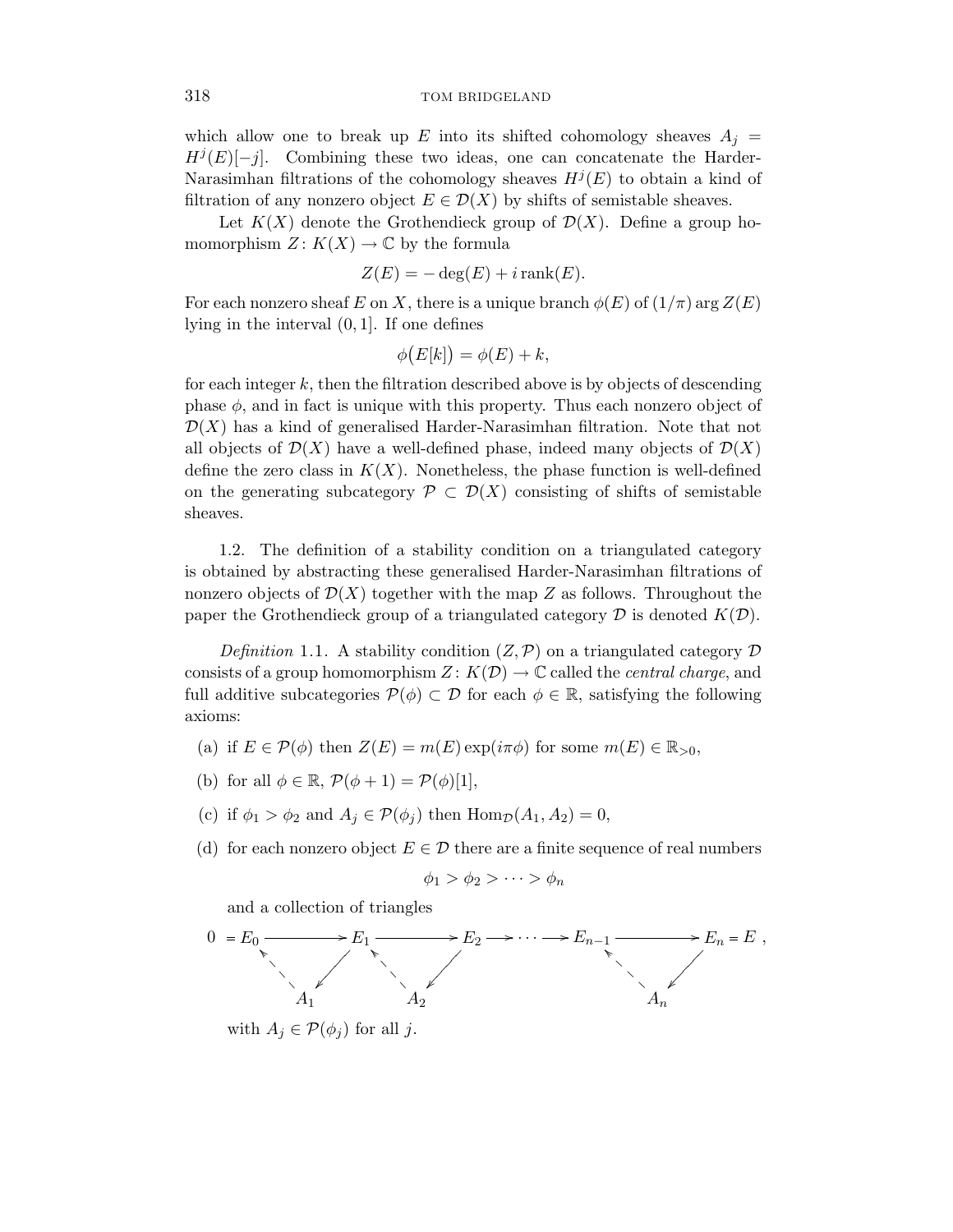I shall always assume that the category  $\mathcal D$  is essentially small, that is, that  $\mathcal D$  is equivalent to a category in which the class of objects is a set. One can then consider the set of all stability conditions on  $D$ . In fact it is convenient to restrict attention to stability conditions satisfying a certain technical condition called local-finiteness (Definition 5.7). I show how to put a natural topology on the set  $\text{Stab}(\mathcal{D})$  of such stability conditions, and prove the following theorem.

THEOREM 1.2. Let  $\mathcal D$  be a triangulated category. For each connected component  $\Sigma \subset \text{Stab}(\mathcal{D})$  there are a linear subspace  $V(\Sigma) \subset \text{Hom}_{\mathbb{Z}}(K(\mathcal{D}), \mathbb{C})$ , with a well-defined linear topology, and a local homeomorphism  $\mathcal{Z} \colon \Sigma \to V(\Sigma)$  which maps a stability condition  $(Z, \mathcal{P})$  to its central charge Z.

It follows immediately from this theorem that each component  $\Sigma \subset \text{Stab}(\mathcal{D})$ is a manifold, locally modelled on the topological vector space  $V(\Sigma)$ .

1.3. Suppose now that D is linear over a field *k*. This means that the morphisms of  $D$  have the structure of a vector space over  $k$ , with respect to which the composition law is bilinear. Suppose further that  $\mathcal D$  is of finite type, that is that for every pair of objects  $E$  and  $F$  of  $D$  the vector space  $\bigoplus_i$  Hom<sub>D</sub> $(E, F[i])$  is finite-dimensional. In this situation one can define a bilinear form on  $K(\mathcal{D})$ , known as the Euler form, via the formula

$$
\chi(E, F) = \sum_{i} (-1)^{i} \dim_{k} \text{Hom}_{\mathcal{D}}(E, F[i]),
$$

and a free abelian group  $\mathcal{N}(D) = K(D)/K(D)^{\perp}$  called the *numerical* Grothendieck group of D. If this group  $\mathcal{N}(D)$  has finite rank the category  $D$  is said to be *numerically finite*.

Suppose then that  $\mathcal D$  is of finite type over a field, and define  $\text{Stab}_{\mathcal N}(\mathcal D)$ to be the subspace of  $Stab(\mathcal{D})$  consisting of *numerical* stability conditions, that is, those for which the central charge  $Z: K(\mathcal{D}) \to \mathbb{C}$  factors through the quotient group  $\mathcal{N}(D)$ . The following result is an immediate consequence of Theorem 1.2.

COROLLARY 1.3. Suppose  $\mathcal D$  is numerically finite. For each connected component  $\Sigma \subset \text{Stab}_\mathcal{N}(\mathcal{D})$  there are a subspace  $V(\Sigma) \subset \text{Hom}_{\mathbb{Z}}(\mathcal{N}(\mathcal{D}), \mathbb{C})$  and a local homeomorphism  $\mathcal{Z} \colon \Sigma \to V(\Sigma)$  which maps a stability condition to its central charge *Z*. In particular  $\Sigma$  is a finite-dimensional complex manifold.

There are two large classes of examples of numerically finite triangulated categories. Firstly, if *A* is a finite-dimensional algebra over a field, then the bounded derived category D(*A*) of finite-dimensional left *A*-modules is numerically finite. The corresponding space of numerical stability conditions will be denoted Stab(A). Secondly, if X is a smooth projective variety over  $\mathbb C$  then the Riemann-Roch theorem shows that the bounded derived category  $\mathcal{D}(X)$  of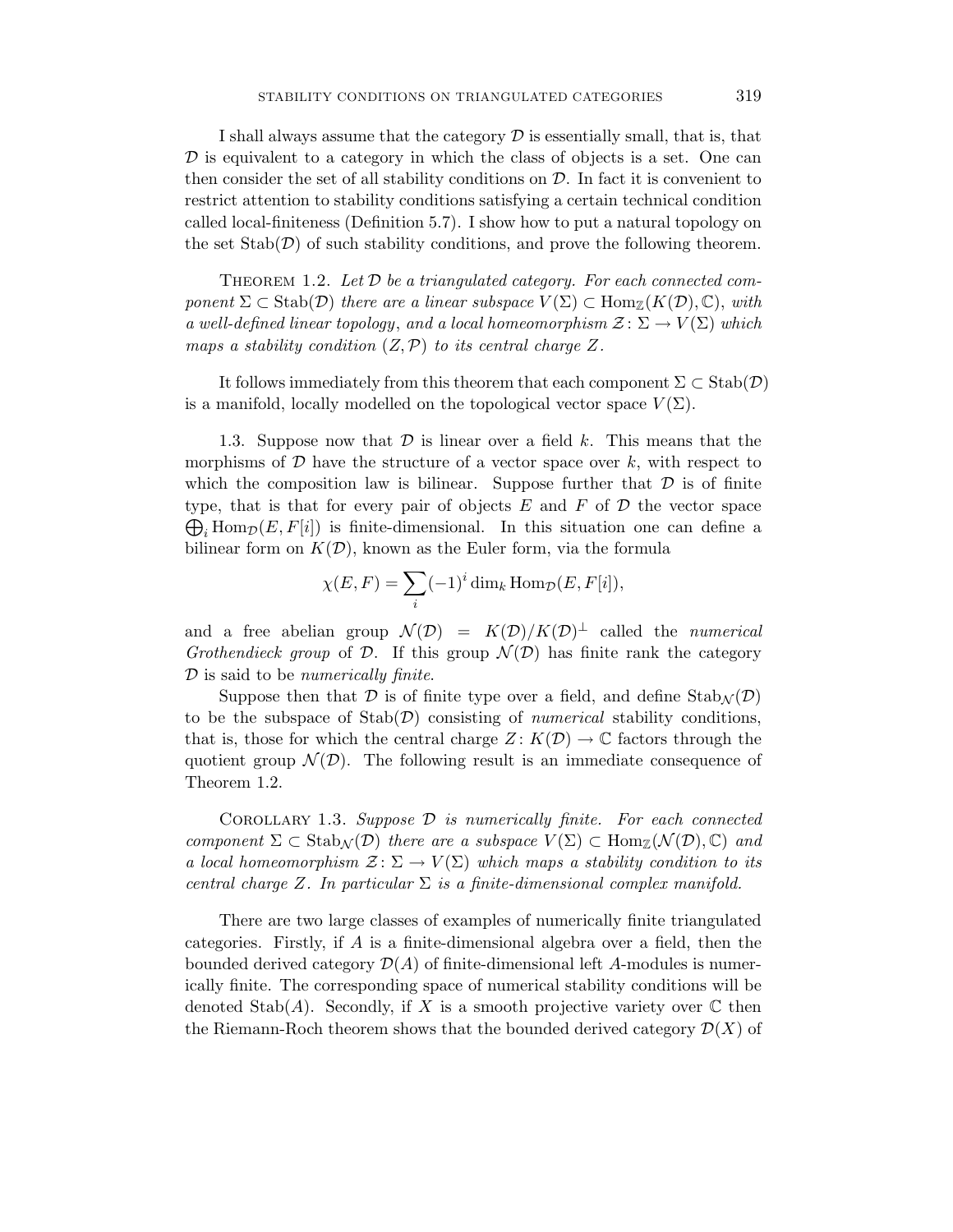coherent sheaves on *X* is numerically finite. In this case the space of numerical stability conditions will be denoted Stab(*X*).

Obviously one would like to be able to compute these spaces of stability conditions in some interesting examples. The only case considered in this paper involves *X* as an elliptic curve. Here the answer is rather straightforward:  $\mathrm{Stab}(X)$  is connected, and there is a local homeomorphism

$$
\mathcal{Z} \colon \operatorname{Stab}(X) \to \mathbb{C}^2.
$$

The image of this map is  $GL^+(2,\mathbb{R})$ , the group of rank two matrices with positive determinant, considered as an open subset of  $\mathbb{C}^2$  in the obvious way, and  $\text{Stab}(X)$  is the universal cover of this space. Perhaps of more interest is the quotient of  $\text{Stab}(X)$  by the group of autoequivalences of  $\mathcal{D}(X)$ . One has

 $\text{Stab}(X) / \text{Aut }\mathcal{D}(X) \cong \text{GL}^+(2,\mathbb{R}) / \text{SL}(2,\mathbb{Z}),$ 

which is a C∗-bundle over the modular curve.

1.4. The motivation for the definition of a stability condition given above came from the work of Douglas on Π-stability for Dirichlet branes. It therefore seems appropriate to include here a short summary of some of Douglas' ideas. However the author is hardly an expert in this area, and this section will inevitably contain various inaccuracies and over-simplifications. The reader would be well-advised to consult the original papers of Douglas [7], [8], [9] and Aspinwall-Douglas [1]. Of course, those with no interest in string theory can happily skip to the next section.

String theorists believe that the supersymmetric nonlinear sigma model allows them to associate a  $(2, 2)$  superconformal field theory (SCFT) to a set of data consisting of a compact, complex manifold *X* with trivial canonical bundle, a Kähler class  $\omega \in H^2(X,\mathbb{R})$  and a class  $B \in H^2(X,\mathbb{R}/\mathbb{Z})$  induced by a closed 2-form on *X* known as the B-field. Assume for simplicity that *X* is a simply-connected threefold. The set of possible choices of these data up to equivalence then defines an open subset  $\mathcal{U}_X$  of the moduli space M of SCFTs. This moduli space M has two foliations, which when restricted to  $\mathcal{U}_X$ correspond to those obtained by holding constant either the complex structure of *X* or the complexified Kähler class  $B + i\omega$ .

It is worth bearing in mind that the open subset  $U_X \subset \mathcal{M}$  described above is just a neighbourhood of a particular 'large volume limit' of  $\mathcal{M}$ ; a given component of  $\mathcal M$  may contain points corresponding to sigma models on topologically distinct manifolds *X* and also points that do not correspond to sigma models at all. One of the long-term goals of the present work is to try to gain a clearer mathematical understanding of this moduli space  $\mathcal{M}$ .

The next step is to consider branes. These are boundary conditions in the SCFT and naturally form the objects of a category, with the space of morphisms between a pair of branes being the spectrum of open strings with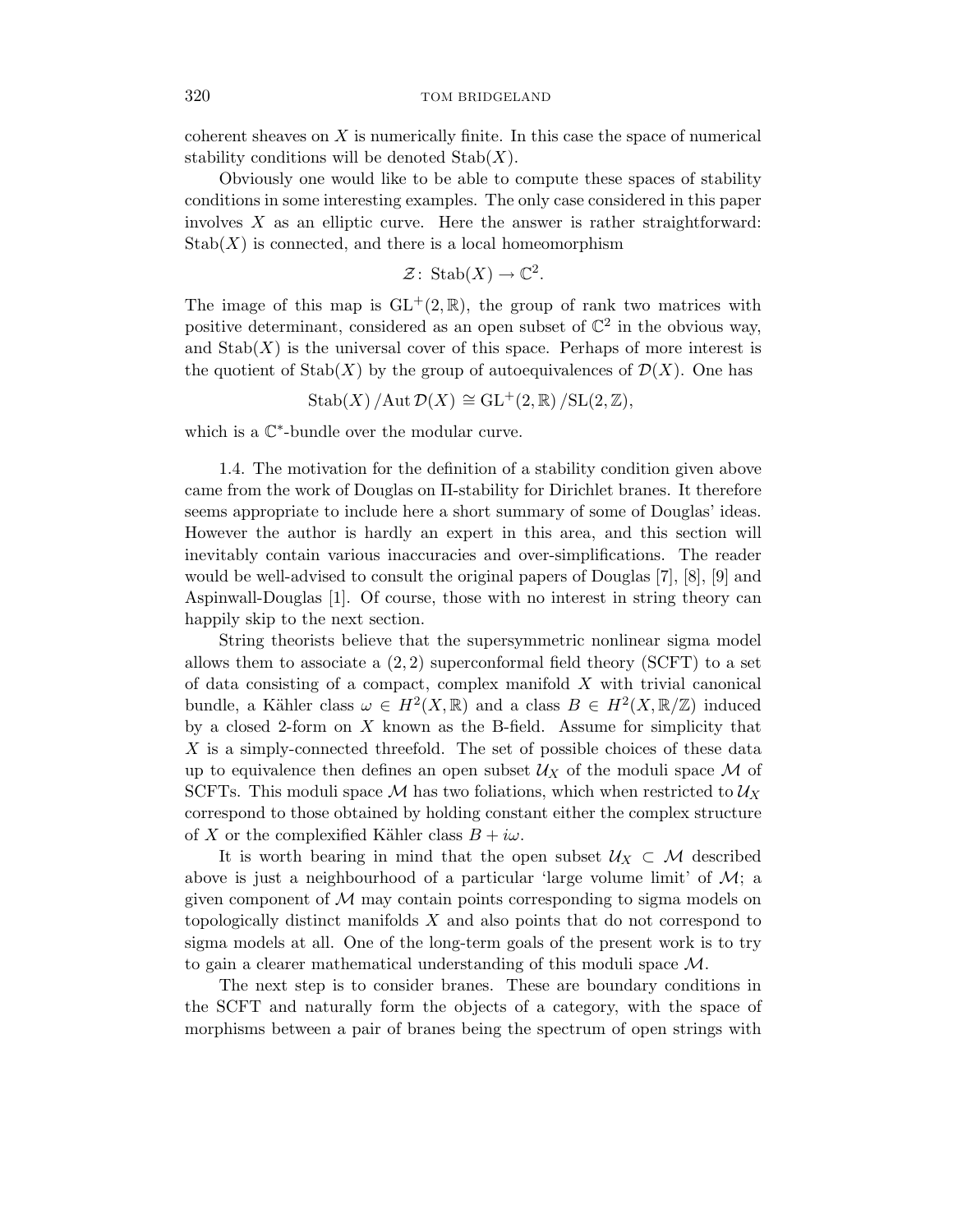boundaries on them. One of the most striking claims of recent work in string theory is that the SCFT corresponding to a nonlinear sigma model admits a 'topological twisting' in which the corresponding category of branes is equivalent to  $\mathcal{D}(X)$ , the bounded derived category of coherent sheaves on X. In particular this category does not depend on the so-called stringy Kähler moduli space of X, that is, the leaf  $\mathcal{M}_K(X) \subset \mathcal{M}$  corresponding to a fixed complex structure on *X*.

Douglas starts from this point of view and proceeds to argue that at each point in  $\mathcal{M}_K(X)$  there is a subcategory  $\mathcal{P} \subset \mathcal{D}(X)$  whose objects are the physical or BPS branes for the corresponding SCFT. He also gives a precise criterion ' $\Pi$ -stability' for describing how this subcategory  $\mathcal P$  changes along continuous paths in  $\mathcal{M}_K(X)$ . An important point to note is that whilst the category of BPS branes is well-defined at any point in  $\mathcal{M}_K(X)$ , the embedding  $P\subset\mathcal{D}(X)$  is not, so that monodromy around loops in the Kähler moduli space leads to different subcategories  $\mathcal{P} \subset \mathcal{D}(X)$ , related to each other by autoequivalences of  $\mathcal{D}(X)$ .

The definition of a stability condition given above was an attempt to abstract the properties of the subcategories  $\mathcal{P} \subset \mathcal{D}(X)$ . Thus the points of the Kähler moduli space  $\mathcal{M}_K(X)$  should be thought of as defining points in the quotient  $\text{Stab}(X)/\text{Aut}\,\mathcal{D}(X)$ , and the category  $\mathcal{P} = \bigcup_{\phi} \mathcal{P}(\phi)$  should be thought of as the category of BPS branes at the corresponding point of  $\mathcal{M}_K(X)$ .

There is also a mirror side to this story. According to the predictions of mirror symmetry there is an involution  $\sigma$  of the moduli space M which identifies some part of the open subset  $\mathcal{U}_X$  defined above with part of the corresponding set  $\mathcal{U}_{\tilde{X}}$  associated to a mirror manifold  $\tilde{X}$ . This identification exchanges the two foliations, so that the Kähler moduli space of X becomes identified with the moduli of complex structures on  $\overline{X}$  and vice versa.

Kontsevich's homological mirror conjecture [13] predicts that the derived category  $\mathcal{D}(X)$  is equivalent to the derived Fukaya category  $\mathcal{D}$  Fuk $(X)$ . Roughly speaking, this equivalence is expected to take the subcategory  $\mathcal{P}(\phi) \subset \mathcal{D}(X)$ at a particular point of  $\mathcal{M}_K(X)$  to the subcategory of  $\mathcal{D}$  Fuk $(X)$  consisting of special Lagrangians of phase  $\phi$  with respect to the corresponding complex structure on  $\hat{X}$ . For more on this side of the picture see for example [18], [19].

Notation. The term generalised metric will be used to mean a distance function  $d: X \times X \to [0, \infty]$  on a set X satisfying all the usual metric space axioms except that it need not be finite. Any such function defines a topology on *X* in the usual way and induces a metric space structure on each connected component of *X*.

The reader is referred to [10], [12], [20] for background on triangulated categories. I always assume that my categories are essentially small. I write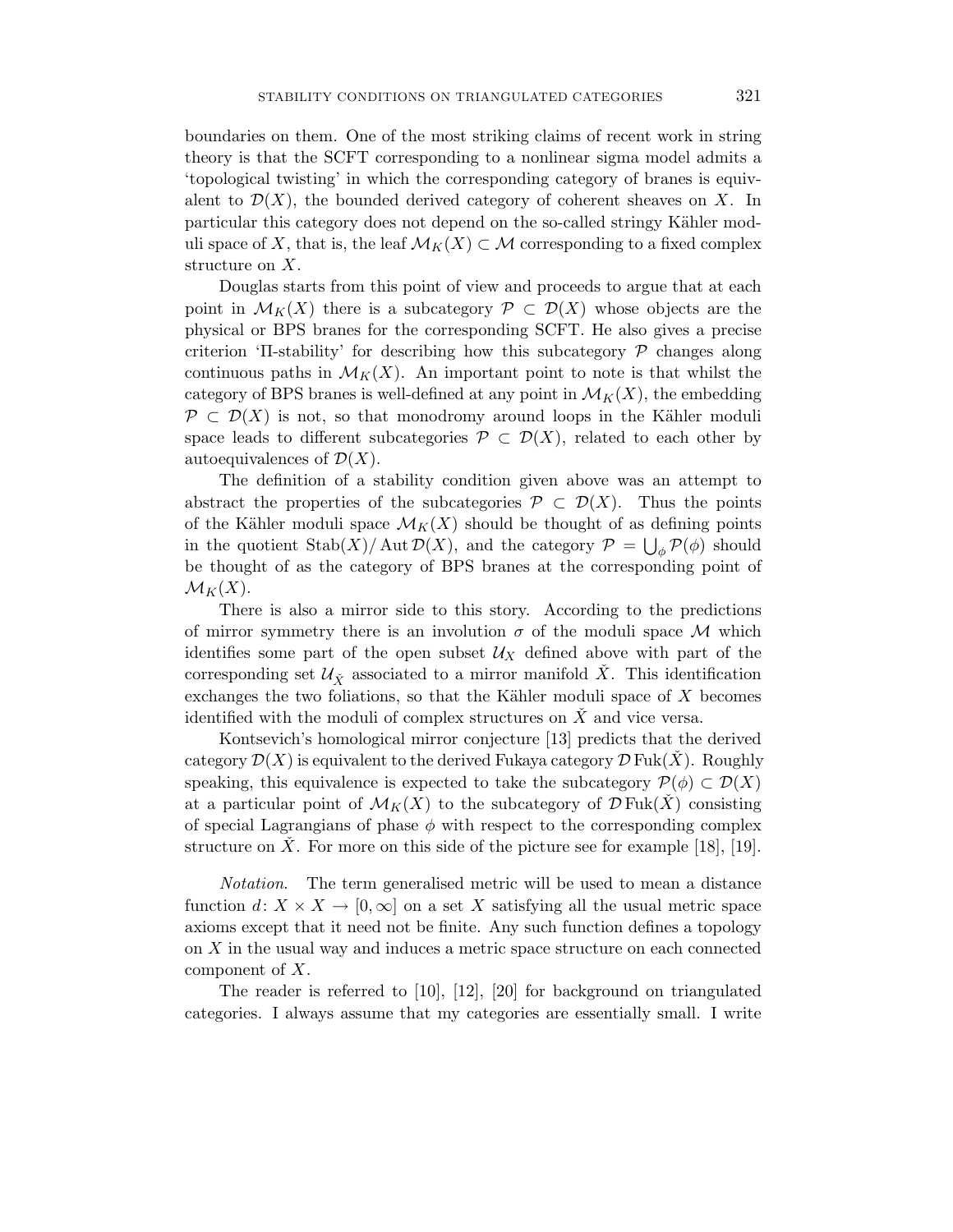[1] for the shift (or translation) functor of a triangulated category and draw my triangles as follows



where the dotted arrow means a morphism  $C \to A[1]$ . Sometimes I just write

$$
A \longrightarrow B \longrightarrow C.
$$

The Grothendieck group of a triangulated category  $\mathcal D$  is denoted  $K(\mathcal D)$ . Similarly, the Grothendieck group of an abelian category  $A$  is denoted  $K(A)$ .

A full subcategory  $\mathcal A$  of a triangulated category  $\mathcal D$  will be called extensionclosed if whenever  $A \to B \to C$  is a triangle in  $D$  as above, with  $A \in \mathcal{A}$  and  $C \in \mathcal{A}$ , then  $B \in \mathcal{A}$  also. The extension-closed subcategory of  $\mathcal{D}$  generated by a full subcategory  $S\subset\mathcal{D}$  is the smallest extension-closed full subcategory of  $\mathcal D$  containing  $\mathcal S$ .

Acknowledgements. My main debt is to Michael Douglas whose papers on Π-stability provided the key idea for this paper. I'm also indebted to Dmitry Arinkin and Vladimir Drinfeld who pointed out a simpler way to prove Theorem 7.1. Finally I'd like to thank Alexei Bondal, Mark Gross, Alastair King, Antony Maciocia, So Okada, Aidan Schofield and Richard Thomas for their comments and corrections.

#### **2. Stability functions and Harder-Narasimhan filtrations**

The definition of a stable vector bundle on a curve has two fundamental ingredients, namely the partial ordering  $E \subset F$  arising from the notion of a subbundle, and the numerical ordering coming from the slope function  $\mu(E)$ . Both of these ingredients were generalised by A.N. Rudakov [16] to give an abstract notion of a stability condition on an abelian category. For the purposes of this paper, it will not be necessary to adopt the full generality of Rudakov's approach, which allowed for arbitrary orderings on abelian categories. In fact one need only consider orderings induced by certain phase functions, as follows.

Definition 2.1. A stability function on an abelian category  $A$  is a group homomorphism  $Z: K(\mathcal{A}) \to \mathbb{C}$  such that for all  $0 \neq E \in \mathcal{A}$  the complex number  $Z(E)$  lies in the strict upper half-plane

$$
H = \{ r \exp(i\pi\phi) : r > 0 \text{ and } 0 < \phi \leq 1 \} \subset \mathbb{C}.
$$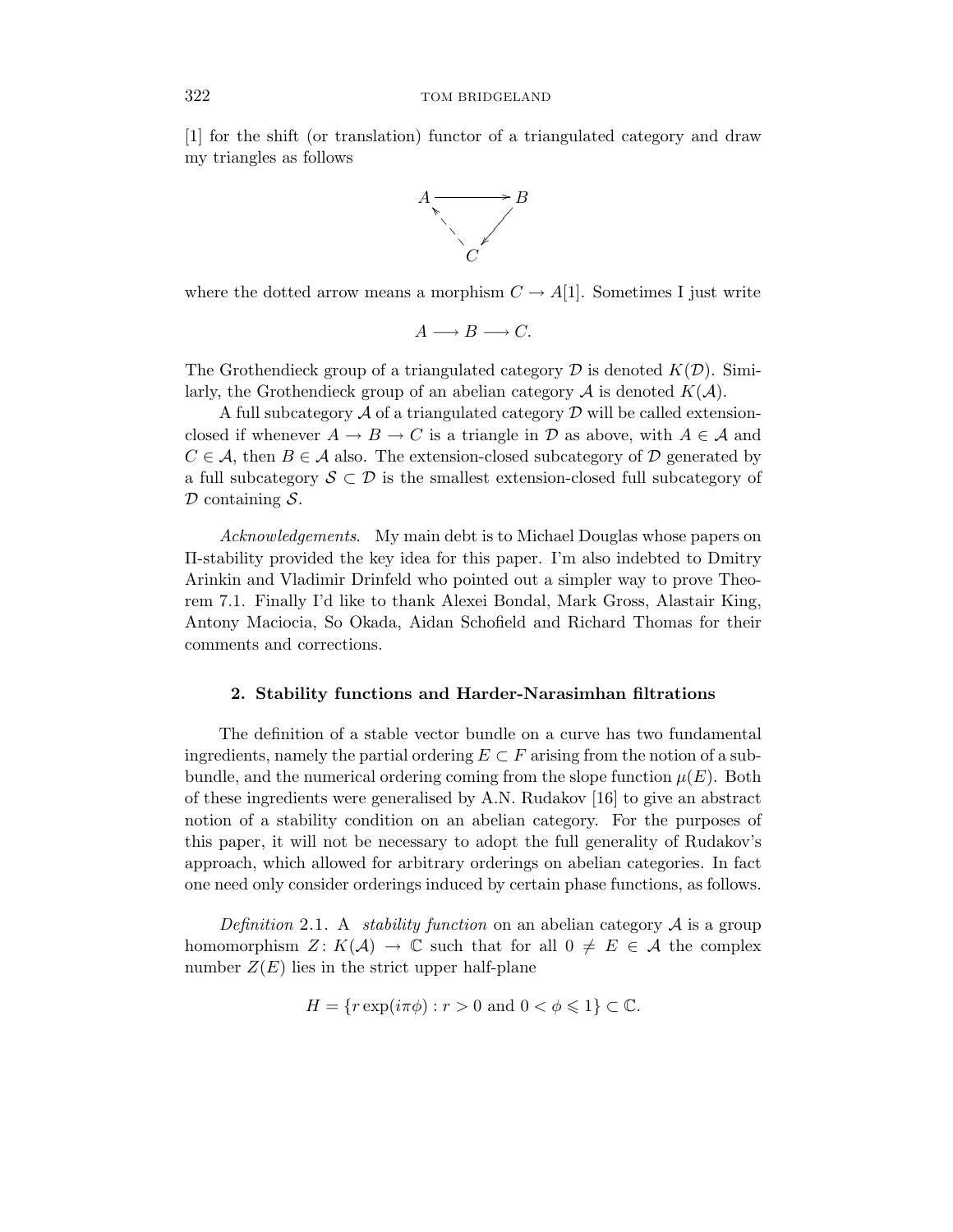Given a stability function  $Z: K(\mathcal{A}) \to \mathbb{C}$ , the *phase* of an object  $0 \neq E \in$ A is defined to be

$$
\phi(E) = (1/\pi) \arg Z(E) \in (0, 1].
$$

The function  $\phi$  allows one to order the nonzero objects of the category  $\mathcal A$  and thus leads to a notion of stability for objects of  $A$ . Of course one could equally well define this ordering using the function  $-\operatorname{Im} Z(E)/\operatorname{Re} Z(E)$  taking values in (−∞*,* +∞], but in what follows it will be important to use the phase function *φ* instead.

Definition 2.2. Let  $Z: K(\mathcal{A}) \to \mathbb{C}$  be a stability function on an abelian category A. An object  $0 \neq E \in \mathcal{A}$  is said to be *semistable* (with respect to Z) if every subobject  $0 \neq A \subset E$  satisfies  $\phi(A) \leq \phi(E)$ .

Of course one could equivalently define a semistable object  $0 \neq E \in \mathcal{A}$ to be one for which  $\phi(E) \leq \phi(B)$  for every nonzero quotient  $E \to B$ . The importance of semistable objects in this paper is that they provide a way to filter objects of  $A$ . This is the so-called Harder-Narasimhan property, which was first proved for bundles on curves in [11].

Definition 2.3. Let  $Z: K(\mathcal{A}) \to \mathbb{C}$  be a stability function on an abelian category A. A *Harder-Narasimhan filtration* of an object  $0 \neq E \in \mathcal{A}$  is a finite chain of subobjects

$$
0 = E_0 \subset E_1 \subset \cdots \subset E_{n-1} \subset E_n = E
$$

whose factors  $F_i = E_i/E_{i-1}$  are semistable objects of A with

$$
\phi(F_1) > \phi(F_2) > \cdots > \phi(F_n).
$$

The stability function *Z* is said to have the Harder-Narasimhan property if every nonzero object of A has a Harder-Narasimhan filtration.

Note that if  $f: E \to F$  is a nonzero map between semistable objects then by considering im  $f \cong \text{coim } f$  in the usual way, one sees that  $\phi(E) \leq \phi(F)$ . It follows easily from this that Harder-Narasimhan filtrations (when they exist) are unique. The following slight strengthening of a result of Rudakov [16] shows that the existence of Harder-Narasimhan filtrations is actually a rather weak assumption.

PROPOSITION 2.4. Suppose A is an abelian category and  $Z: K(\mathcal{A}) \to \mathbb{C}$ is a stability function satisfying the chain conditions

(a) there are no infinite sequences of subobjects in A

$$
\cdots \subset E_{j+1} \subset E_j \subset \cdots \subset E_2 \subset E_1
$$

with  $\phi(E_{i+1}) > \phi(E_i)$  for all *j*,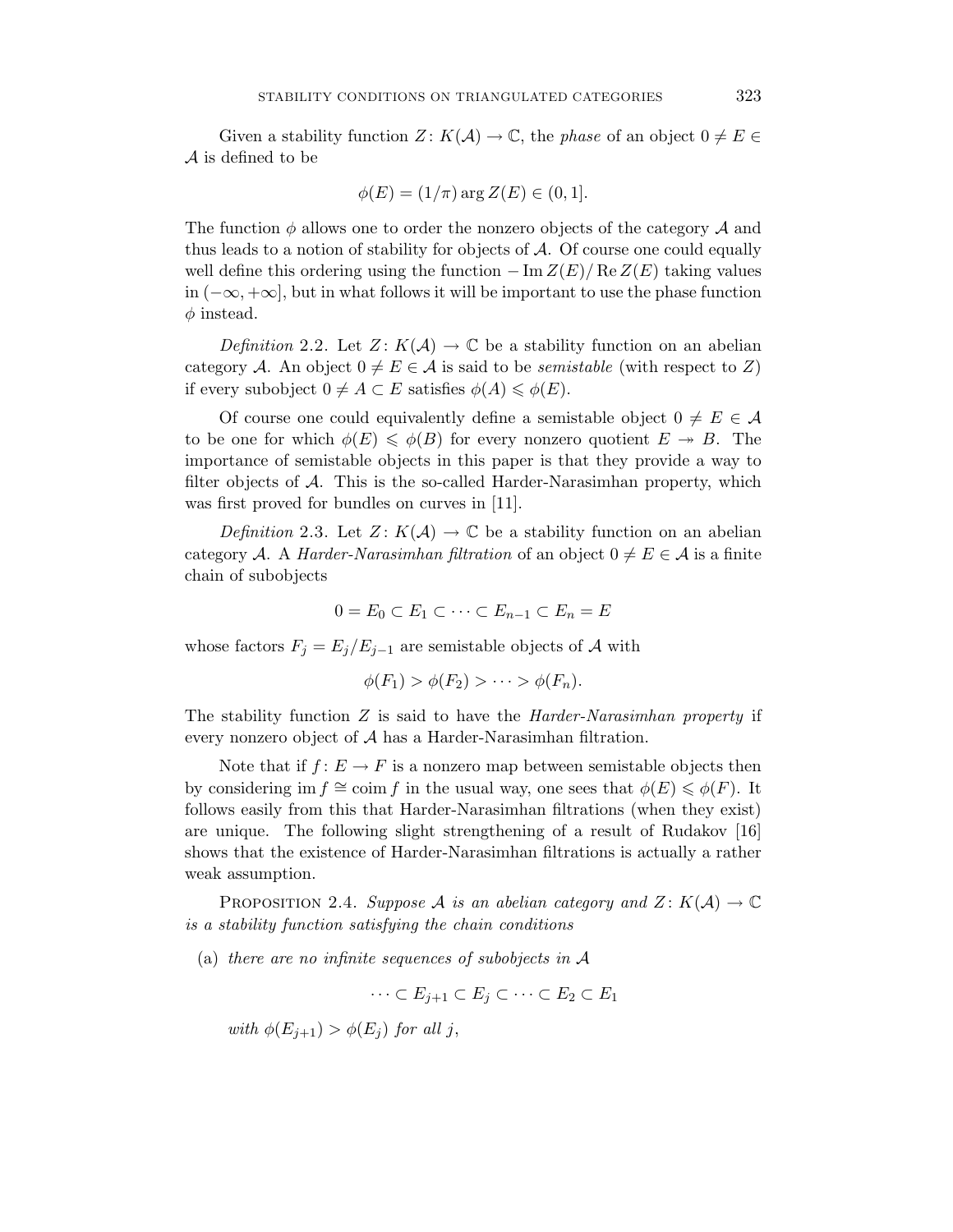(b) there are no infinite sequences of quotients in A

$$
E_1 \twoheadrightarrow E_2 \twoheadrightarrow \cdots \twoheadrightarrow E_j \twoheadrightarrow E_{j+1} \twoheadrightarrow \cdots
$$

with  $\phi(E_i) > \phi(E_{i+1})$  for all *j*.

Then *Z* has the Harder-Narasimhan property.

*Proof.* First note that if  $E \in \mathcal{A}$  is nonzero then either *E* is semistable or there is a subobject  $0 \neq E' \subset E$  with  $\phi(E') > \phi(E)$ . Repeating the argument and using the first chain condition we see that every nonzero object of  $A$  has a semistable subobject  $A \subset E$  with  $\phi(A) \geq \phi(E)$ . A similar argument using the second chain condition gives the dual statement: every nonzero object of A has a semistable quotient  $E \to B$  with  $\phi(E) \geq \phi(B)$ .

A maximally destabilising quotient (mdq) of an object  $0 \neq E \in \mathcal{A}$  is defined to be a nonzero quotient  $E \rightarrow B$  such that any nonzero quotient  $E \to B'$  satisfies  $\phi(B') \geq \phi(B)$ , with equality holding only if  $E \to B'$  factors via  $E \rightarrow B$ . By what was said above it is enough to check this condition under the additional assumption that  $B'$  is semistable. Note also that if  $E \rightarrow B$  is an mdq then *B* must be semistable with  $\phi(E) \geq \phi(B)$ . The first step in the proof of the proposition is to show that mdqs always exist.

Take a nonzero object  $E \in \mathcal{A}$ . Clearly if *E* is semistable then the identity map  $E \to E$  is an mdq. Otherwise, as above, there is a short exact sequence

$$
0 \longrightarrow A \longrightarrow E \longrightarrow E' \longrightarrow 0
$$

with *A* semistable and  $\phi(A) > \phi(E) > \phi(E')$ . I claim that if  $E' \to B$  is an mdq for  $E'$  then the induced quotient  $E \rightarrow B$  is an mdq for *E*. Indeed, if  $E \to B'$  is a quotient with *B'* semistable and  $\phi(B') \leq \phi(B)$  then  $\phi(B') < \phi(A)$ so that there is no map  $A \to B'$  and the quotient  $E \to B'$  factors via  $E'$ , which proves the claim. Thus I can replace  $E$  by  $E'$  and repeat the argument. By the second chain condition, this process must eventually terminate. It follows that every nonzero object of  $A$  has an mdq.

Take a nonzero object  $E \in \mathcal{A}$ . If *E* is semistable then  $0 \subset E$  is a Harder-Narasimhan filtration of *E*. Otherwise there is a short exact sequence

$$
0 \longrightarrow E' \longrightarrow E \longrightarrow B \longrightarrow 0
$$

with  $E \twoheadrightarrow B$  an mdq and  $\phi(E') > \phi(E)$ . Suppose  $E' \twoheadrightarrow B'$  is an mdq. Consider the following diagram of short exact sequences: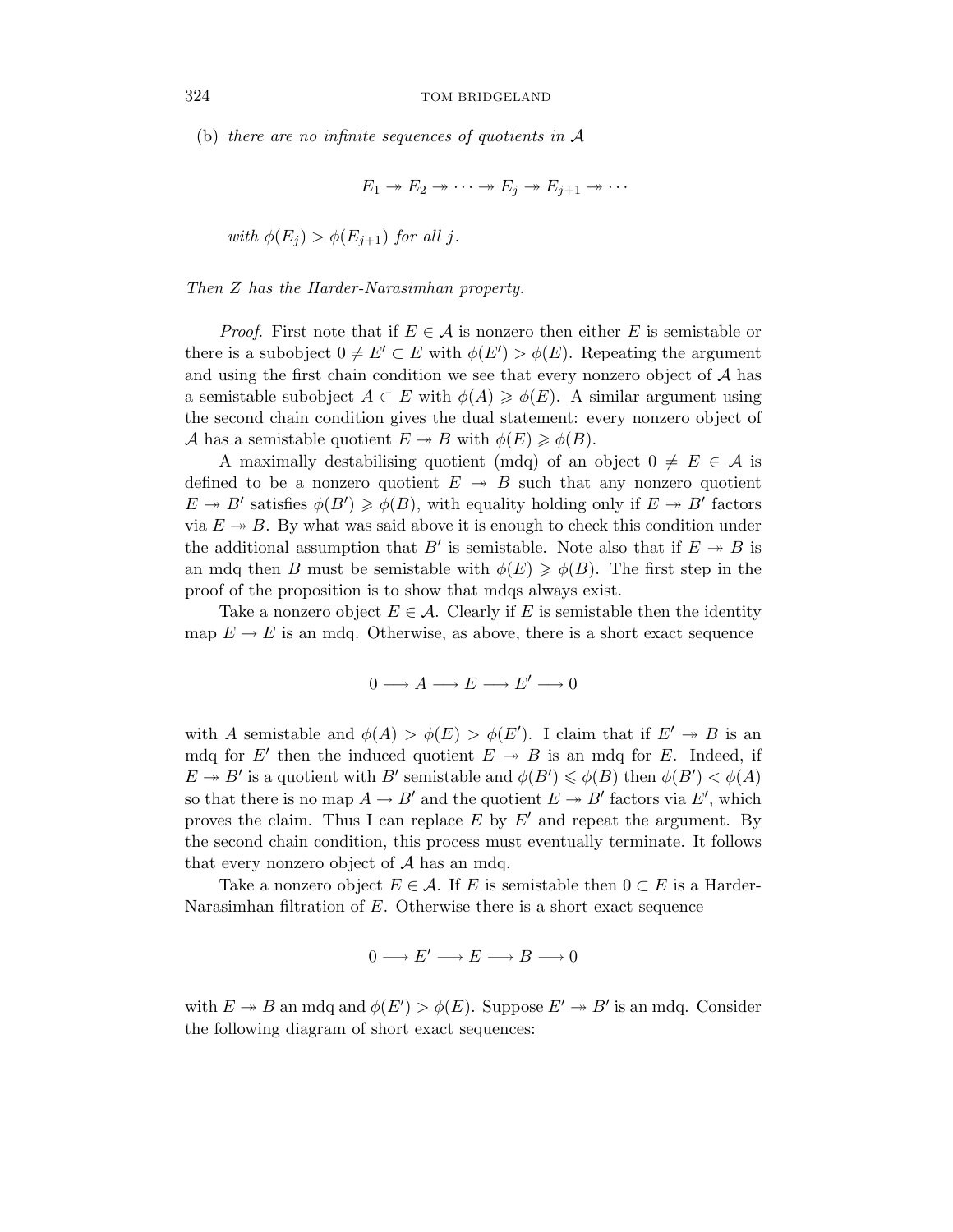

It follows from the definition of *B* that  $\phi(Q) > \phi(B)$  and hence  $\phi(B') >$  $\phi(B)$ . Replacing *E* by *E'* and repeating the process, one obtains a sequence of subobjects of *E*

$$
\cdots \subset E^i \subset E^{i-1} \subset \cdots \subset E^1 \subset E^0 = E
$$

such that  $\phi(E^i) > \phi(E^{i-1})$  and with semistable factors  $F^i = E^i/E^{i-1}$  of ascending phase. This sequence must terminate by the first chain condition, and renumbering gives a Harder-Narasimhan filtration of *E*. П

# **3.** t**-structures and slicings**

The notion of a t-structure was introduced by A. Beilinson, J. Bernstein and P. Deligne [3]. t-structures are the tool which allows one to see the different abelian categories embedded in a given triangulated category. A slightly different way to think about t-structures is that they provide a way to break up objects of a triangulated category into pieces (cohomology objects) indexed by the integers. The aim of this section is to introduce the notion of a slicing, which allows one to break up objects of the category into finer pieces indexed by the real numbers. I start by recalling the definition of a t-structure.

Definition 3.1. A t-structure on a triangulated category  $\mathcal D$  is a full subcategory  $\mathcal{F} \subset \mathcal{D}$ , satisfying  $\mathcal{F}[1] \subset \mathcal{F}$ , such that if one defines

$$
\mathcal{F}^{\perp} = \{ G \in \mathcal{D} : \text{Hom}_{\mathcal{D}}(F, G) = 0 \text{ for all } F \in \mathcal{F} \},
$$

then for every object  $E \in \mathcal{D}$  there is a triangle  $F \to E \to G$  in  $\mathcal D$  with  $F \in \mathcal{F}$ and  $G \in \mathcal{F}^{\perp}$ .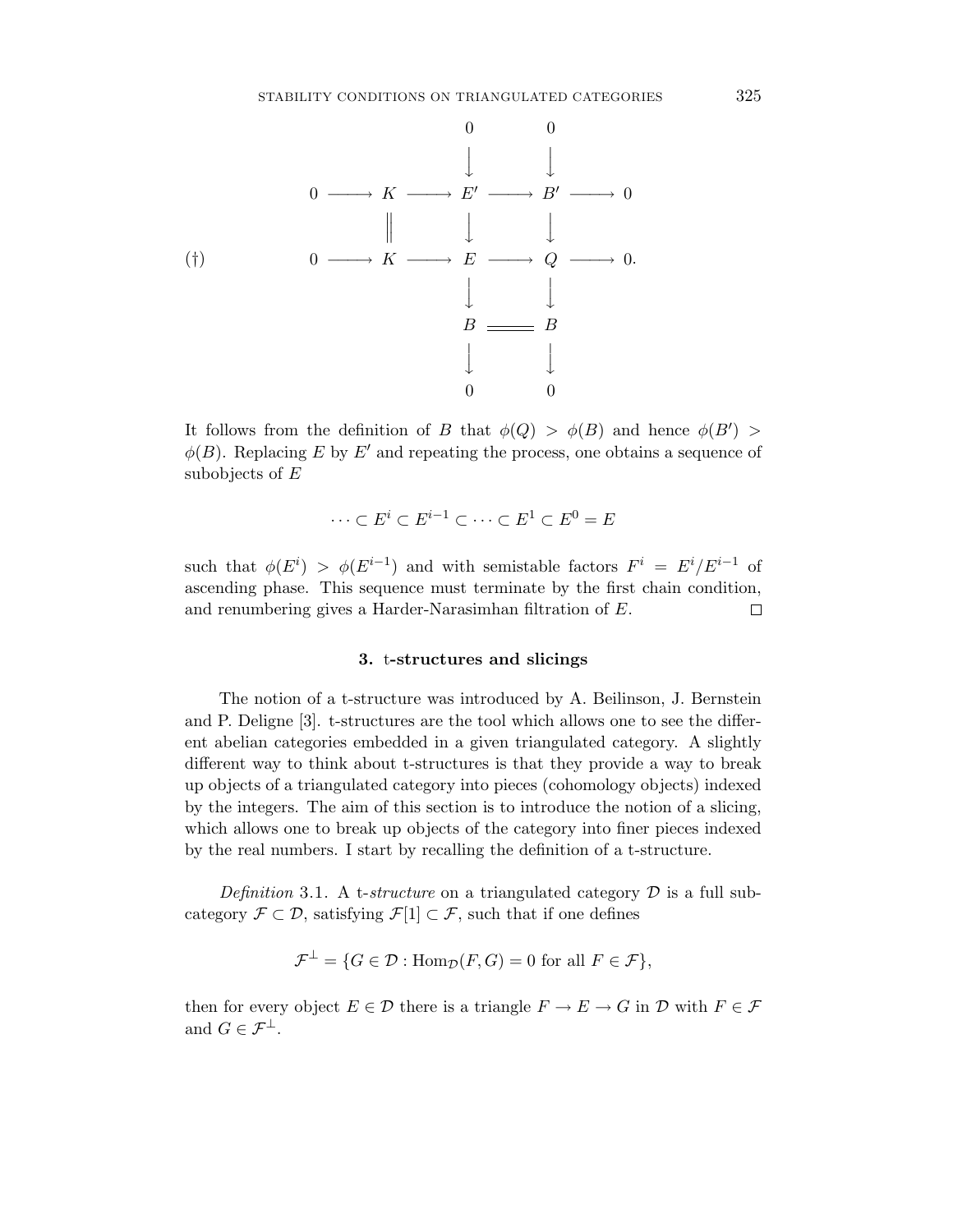The motivating example is the *standard* t-*structure* on the bounded derived category  $\mathcal{D}(\mathcal{A})$  of an abelian category  $\mathcal{A}$ , obtained by taking  $\mathcal F$  to consist of all those objects of  $\mathcal{D}(\mathcal{A})$  whose cohomology objects  $H^{i}(E) \in \mathcal{A}$  are zero for all  $i > 0$ .

The *heart* of a t-structure  $\mathcal{F} \subset \mathcal{D}$  is the full subcategory

$$
\mathcal{A} = \mathcal{F} \cap \mathcal{F}^{\perp}[1] \subset \mathcal{D}.
$$

It was proved in  $[3]$  that  $\mathcal A$  is an abelian category, with the short exact sequences in  $A$  being precisely the triangles in  $D$  all of whose vertices are objects of  $A$ .

A t-structure  $\mathcal{F} \subset \mathcal{D}$  is said to be *bounded* if

$$
\mathcal{D} = \bigcup_{i,j\in\mathbb{Z}} \mathcal{F}[i] \cap \mathcal{F}^{\perp}[j].
$$

A bounded t-structure  $\mathcal{F} \subset \mathcal{D}$  is determined by its heart  $\mathcal{A} \subset \mathcal{D}$ . In fact  $\mathcal{F}$  is the extension-closed subcategory generated by the subcategories  $\mathcal{A}[j]$  for integers  $j \geqslant 0$ . The following easy result gives another characterisation of bounded t-structures. The proof is a good exercise in manipulating the definitions.

LEMMA 3.2. Let  $\mathcal{A} \subset \mathcal{D}$  be a full additive subcategory of a triangulated category D. Then A is the heart of a bounded t-structure  $\mathcal{F} \subset \mathcal{D}$  if and only if the following two conditions hold:

- (a) if  $k_1 > k_2$  are integers then  $\text{Hom}_{\mathcal{D}}(A[k_1], B[k_2]) = 0$  for all  $A, B$  of  $A$ ,
- (b) for every nonzero object  $E \in \mathcal{D}$  there are a finite sequence of integers

$$
k_1 > k_2 > \cdots > k_n
$$

and a collection of triangles



Taking Lemma 3.2 as a guide, one can now replace the integers  $k_j$  with real numbers  $\phi_j$  to give the notion of a slicing. This is the key ingredient in the definition of a stability condition on a triangulated category. Some explicit examples will be given in Section 5.

Definition 3.3. A slicing  $P$  of a triangulated category  $D$  consists of full additive subcategories  $\mathcal{P}(\phi) \subset \mathcal{D}$  for each  $\phi \in \mathbb{R}$  satisfying the following axioms:

(a) for all  $\phi \in \mathbb{R}$ ,  $\mathcal{P}(\phi + 1) = \mathcal{P}(\phi)[1]$ ,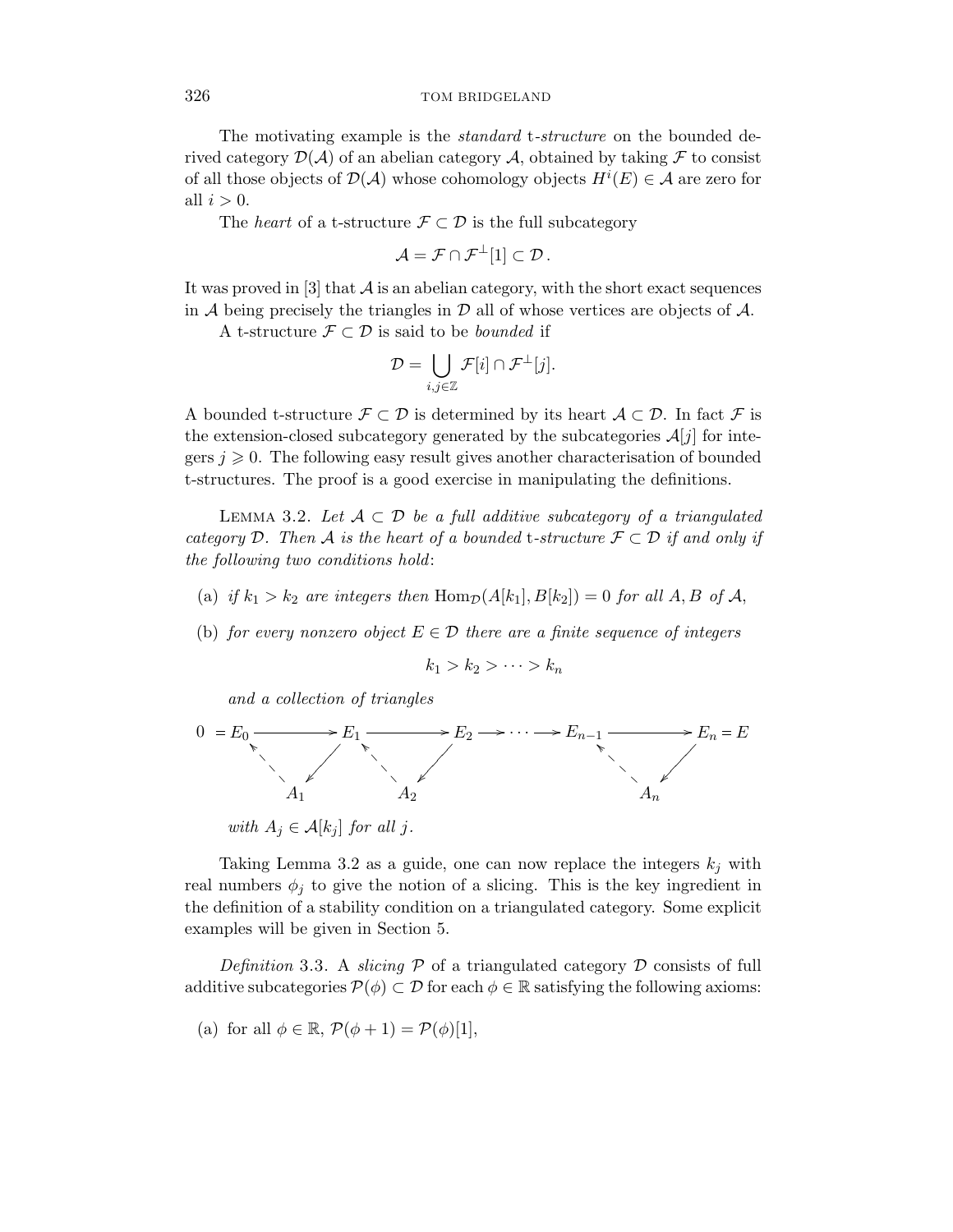- (b) if  $\phi_1 > \phi_2$  and  $A_i \in \mathcal{P}(\phi_i)$  then  $\text{Hom}_{\mathcal{D}}(A_1, A_2) = 0$ ,
- (c) for each nonzero object  $E \in \mathcal{D}$  there are a finite sequence of real numbers

$$
\phi_1 > \phi_2 > \cdots > \phi_n
$$

and a collection of triangles



Let  $P$  be a slicing of a triangulated category  $D$ . It is an easy exercise to check that the decompositions of axiom (c) are uniquely defined up to isomorphism. Given a nonzero object  $0 \neq E \in \mathcal{D}$  define real numbers  $\phi_{\mathcal{D}}^+(E) = \phi_1$ and  $\phi_{\mathcal{P}}(E) = \phi_n$ . One has an inequality  $\phi_{\mathcal{P}}(E) \leq \phi_{\mathcal{P}}^+(E)$  with equality holding precisely when  $E \in \mathcal{P}(\phi)$  for some  $\phi \in \mathbb{R}$ . When the slicing  $\mathcal P$  is clear from the context I often drop it from the notation and write  $\phi^{\pm}(E)$ .

For any interval  $I \subset \mathbb{R}$ , define  $\mathcal{P}(I)$  to be the extension-closed subcategory of D generated by the subcategories  $\mathcal{P}(\phi)$  for  $\phi \in I$ . Thus, for example, the full subcategory  $\mathcal{P}((a, b))$  consists of the zero objects of D together with those objects  $0 \neq E \in \mathcal{D}$  which satisfy  $a < \phi^{-}(E) \leq \phi^{+}(E) < b$ .

LEMMA 3.4. Let P be a slicing of a triangulated category D and let  $I \subset \mathbb{R}$ be an interval of length at most one. Suppose



is a triangle in  $\mathcal{D}$ , all of whose vertices are nonzero objects of  $\mathcal{P}(I)$ . Then there are inequalities  $\phi^+(A) \leq \phi^+(E)$  and  $\phi^-(E) \leq \phi^-(B)$ .

Proof. It is enough to prove the first inequality since the second then follows in the same way. One can also assume that  $I = [t, t+1]$  for some  $t \in \mathbb{R}$ . By definition, if  $\phi = \phi^+(A)$  there is an object  $A^+ \in \mathcal{P}(\phi)$  with a nonzero morphism  $f: A^+ \to A$ . Suppose for a contradiction that  $\phi > \phi^+(E)$ . Then there are no nonzero morphisms  $A^+ \to E$  and so f factors via  $B[-1]$ . But  $B[-1] \in \mathcal{P}(\leq t)$  and so this implies that  $\phi \leq t$ . Since  $\phi^+(E) \geq t$  this gives the required contradiction. □

Let P be a slicing of a triangulated category D. For any  $\phi \in \mathbb{R}$  one has pairs of orthogonal subcategories  $(\mathcal{P}(\geq \phi), \mathcal{P}(\leq \phi))$  and  $(\mathcal{P}(\geq \phi), \mathcal{P}(\leq \phi))$ .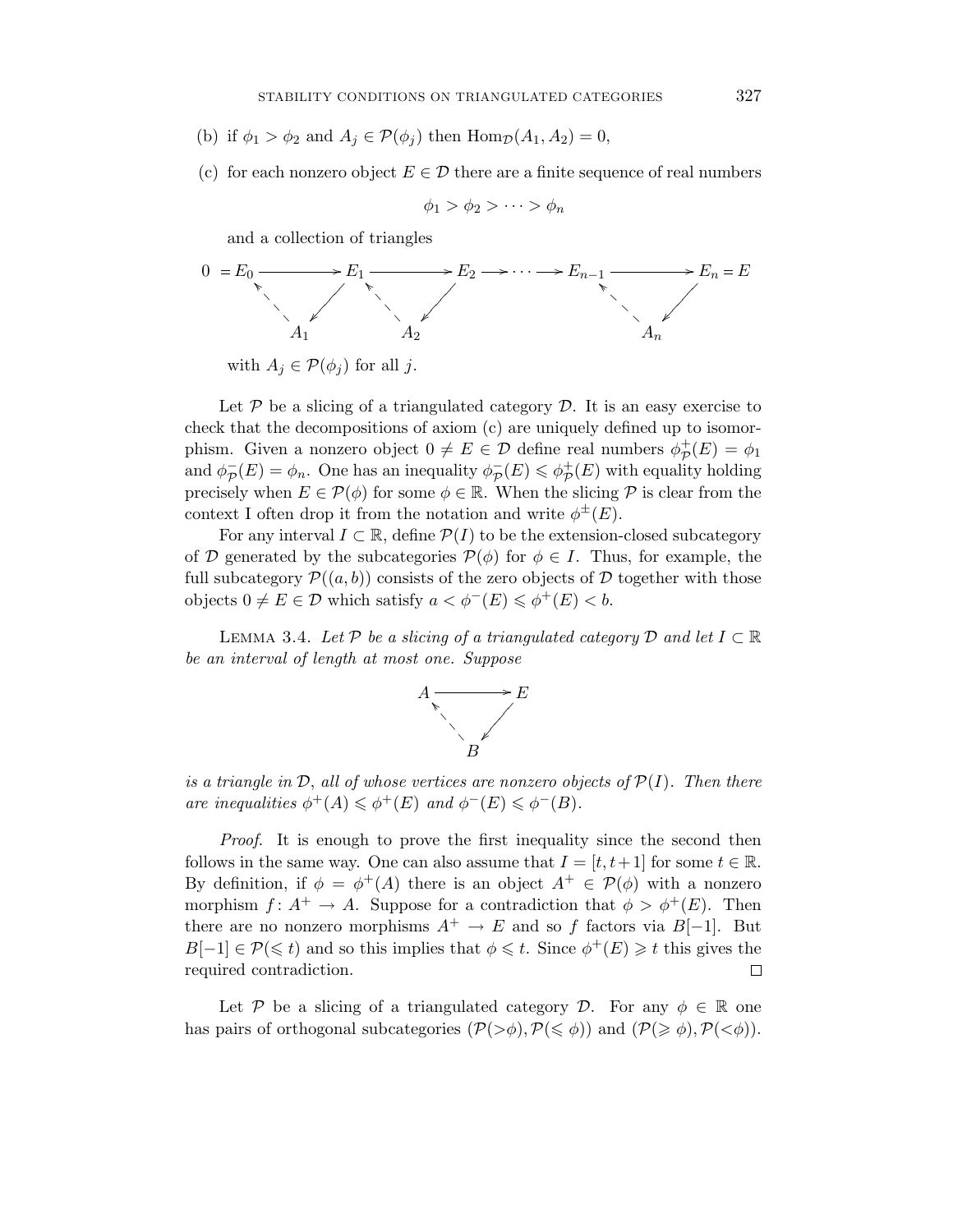Note that the subcategories  $P(\geq \phi)$  and  $P(\geq \phi)$  are closed under left shifts and thus define t-structures<sup>1</sup> on  $\mathcal{D}$ . So for each  $\phi \in \mathbb{R}$  there are t-structures  $P(\geq \phi) \subset P(\geq \phi)$  on D, indexed by the real numbers, which are compatible in the sense that

$$
\phi \geqslant \psi \implies \mathcal{P}(> \phi) \subset \mathcal{P}(> \psi) \text{ and } \mathcal{P}(\geqslant \phi) \subset \mathcal{P}(\geqslant \psi).
$$

Of course one could axiomatise these compatible t-structures to give a slightly weaker notion than that of a slicing. Note that the heart of the t-structure  $\mathcal{P}(>\phi)$  is the subcategory  $\mathcal{P}((\phi, \phi+1]) \subset \mathcal{D}$ , and similarly, the t-structure  $P(\geq \phi)$  has heart  $P([\phi, \phi + 1])$ . As a matter of convention, the heart of the slicing P is defined to be the abelian subcategory  $\mathcal{P}((0,1]) \subset \mathcal{D}$ .

### **4. Quasi-abelian categories**

Let  $P$  be a slicing of a triangulated category  $D$ . It was observed in the last section that for any real number  $\phi$  the full subcategories  $\mathcal{P}((\phi, \phi + 1))$  and  $\mathcal{P}(\phi, \phi + 1)$  of D are the hearts of t-structures on D and hence are abelian. Suppose instead that  $I \subset \mathbb{R}$  is an interval of length  $\lt 1$  and consider the corresponding full subcategory  $\mathcal{A} = \mathcal{P}(I) \subset \mathcal{D}$ . In general this category  $\mathcal{A}$  will not be abelian, but it does have a natural exact structure [15], obtained by defining a short exact sequence in  $\mathcal A$  to be a triangle in  $\mathcal D$  all of whose vertices are objects of  $A$ . In fact this exact structure is intrinsic to  $A$  and can be derived from the fact that  $A$  is a so-called *quasi-abelian category*. Although this notion is not strictly necessary for the proof of Theorem 1.2, it seems worthwhile to summarise the basic definitions concerning quasi-abelian categories, since they undoubtedly provide the right context for discussing these subcategories  $\mathcal{P}(I) \subset \mathcal{D}$ . At a first reading it might be a good idea to skip this section, since it is really only used in Section 7. The main reference for quasi-abelian categories is J.-P. Schneiders' paper [17]; see also [5, Appendix B].

Suppose then that  $\mathcal A$  is an additive category with kernels and cokernels. Note that any such category has pushouts and pullbacks. Given a morphism *f* :  $E \rightarrow F$  in A, the image of f is the kernel of the canonical map  $F \rightarrow$ coker *f*, and the coimage of *f* is the cokernel of the canonical map ker  $f \to E$ . There is a canonical map coim  $f \to \text{im } f$ , and f is called *strict* if this map is an isomorphism. An abelian category is by definition an additive category with kernels and cokernels in which all morphisms are strict. The following definition gives a weaker notion.

<sup>&</sup>lt;sup>1</sup>There is an unavoidable clash of notation here: in the standard notation for t-structures  $\text{Hom}_{\mathcal{D}}(E, F)$  vanishes providing  $E \in \mathcal{D}^{\leq k}$  and  $F \in \mathcal{D}^{> k}$ , but in the notation for stability  $Hom_A(E, F)$  vanishes for *E* and *F* semistable providing *E* has slope  $\geq k$  and *F* has slope  $\leqslant k$ .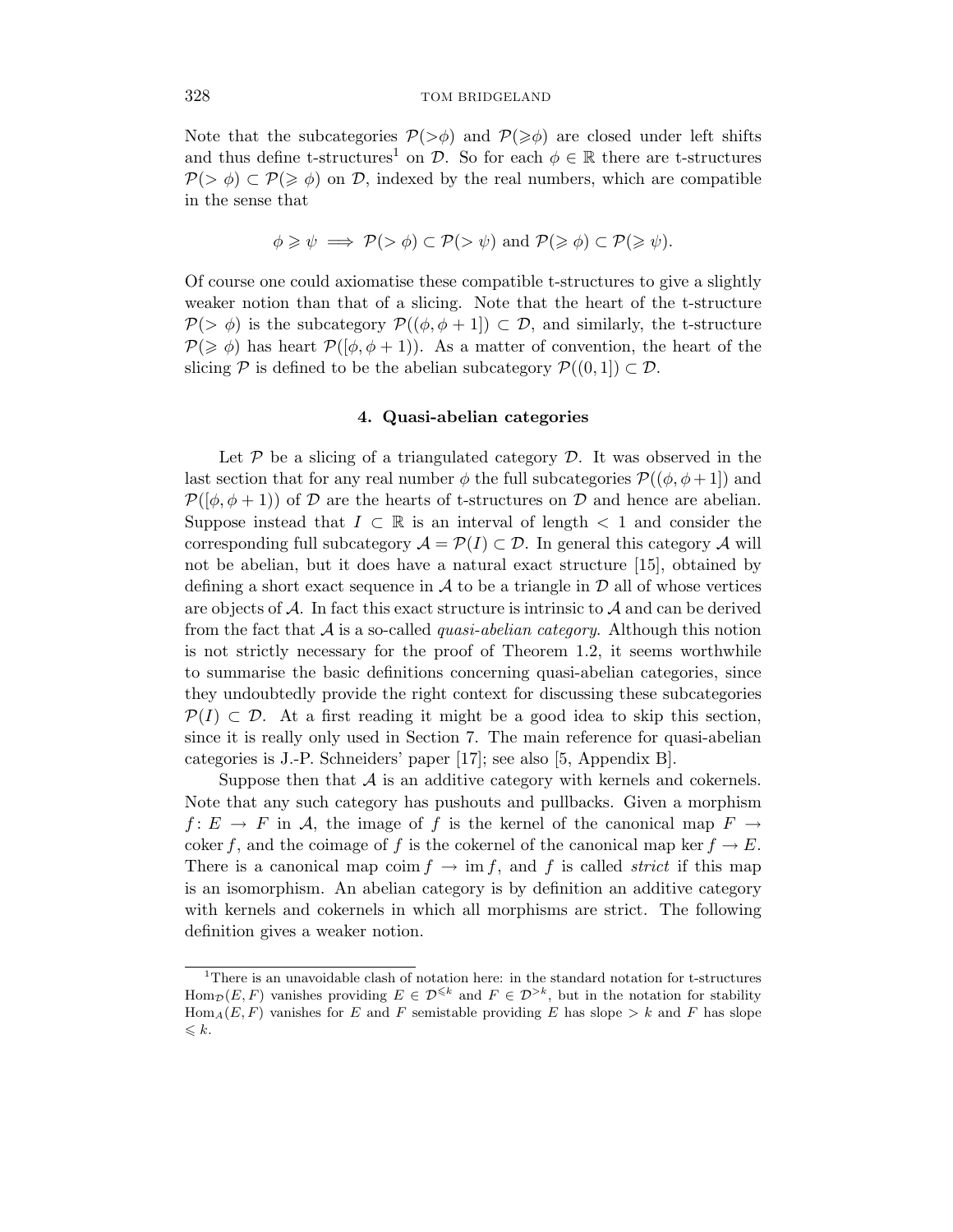Definition 4.1. A quasi-abelian category is an additive category  $A$  with kernels and cokernels such that every pullback of a strict epimorphism is a strict epimorphism, and every pushout of a strict monomorphism is a strict monomorphism.

A strict short exact sequence in a quasi-abelian category  $A$  is a diagram

(\*) 
$$
0 \longrightarrow A \stackrel{i}{\longrightarrow} B \stackrel{j}{\longrightarrow} C \longrightarrow 0
$$

in which *i* is the kernel of *j* and *j* is the cokernel of *i*. It follows that *i* is a strict monomorphism and *j* is a strict epimorphism. Conversely, if  $i: A \rightarrow B$  is a strict monomorphism, the cokernel of *i* is a strict epimorphism  $j: B \to C$  whose kernel is *i*. Similarly, a strict epimorphism  $j: B \to C$  has a kernel *i* fitting into a strict short exact sequence as above. The class of strict monomorphisms (respectively epimorphisms) is closed under composition, and if



is a commutative diagram, then *h* a strict monomorphism implies that *f* is a strict monomorphism, and similarly, *h* a strict epimorphism implies that *g* is a strict epimorphism. These facts are enough to show that a quasi-abelian category together with its class of strict short exact sequences is an exact category [15]. The Grothendieck group of  $A$  is defined to be the abelian group  $K(\mathcal{A})$  generated by the objects of  $\mathcal{A}$ , with a relation  $[B]=[A]+[C]$  for each strict short exact sequence (∗).

The following characterization of quasi-abelian categories was proved by Schneiders [17, Lemma 1.2.34].

LEMMA 4.2. An additive category  $\mathcal A$  is quasi-abelian if and only if there are abelian categories  $A^{\sharp}$  and  $A^{\flat}$  and fully faithful embeddings  $A \subset A^{\sharp}$  and  $\mathcal{A} \subset \mathcal{A}^{\flat}$  such that

- (a) if  $A \to E$  is a monomorphism in  $A^{\sharp}$  with  $E \in A$  then  $A \in A$  also,
- (b) if  $E \to B$  is an epimorphism in  $\mathcal{A}^{\flat}$  with  $E \in \mathcal{A}$  then  $B \in \mathcal{A}$  also.

If these conditions hold, the strict short exact sequences in  $A$  are precisely those sequences (\*) which are exact in both  $A^{\sharp}$  and  $A^{\flat}$ .

A good example to bear in mind is the category  $\mathcal A$  of torsion-free sheaves on a smooth projective variety. I leave it to the reader to check that this category is quasi-abelian. A monomorphism in  $A$  is just an injective morphism of sheaves. An epimorphism is a morphism of sheaves whose cokernel is torsion.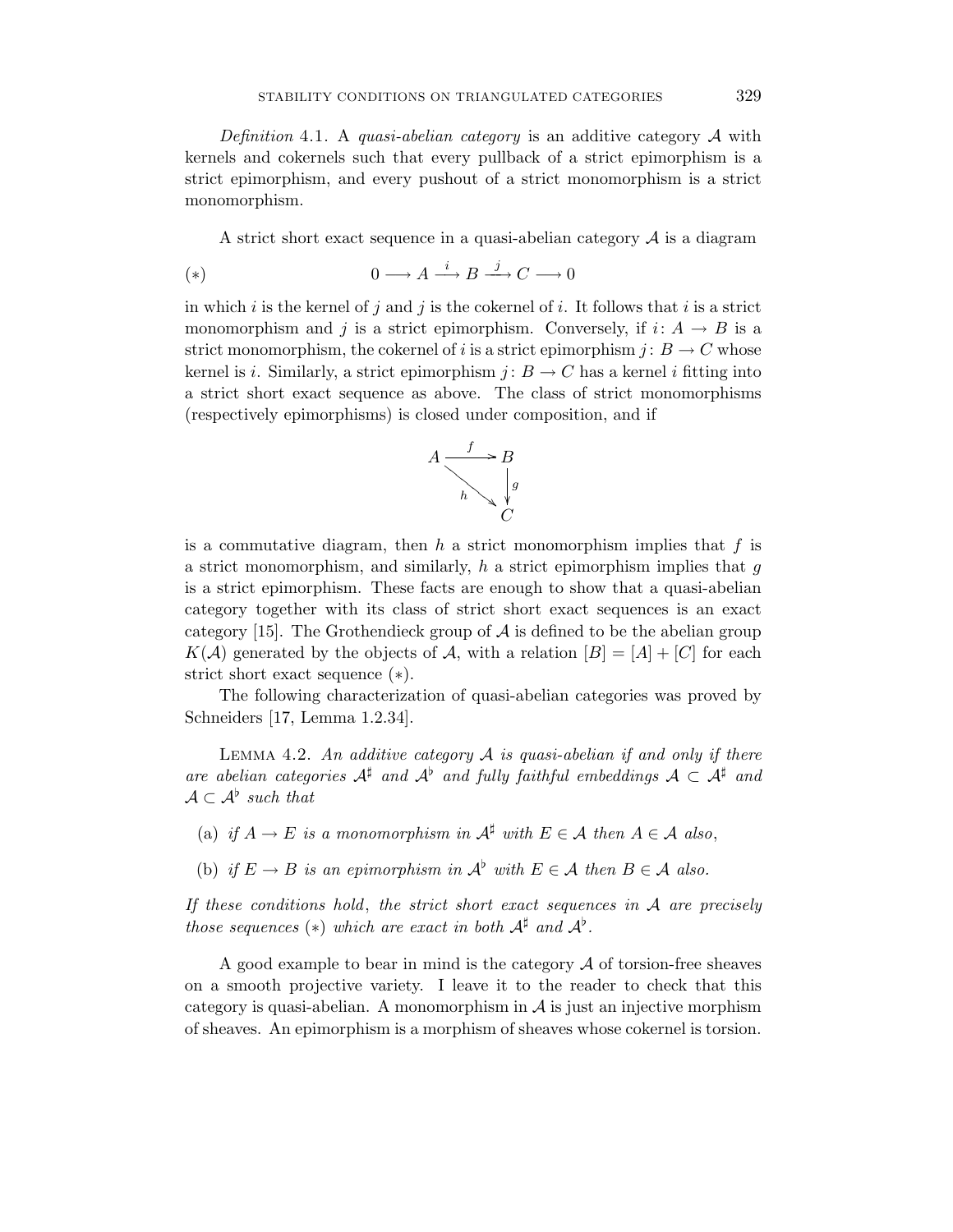The kernel of a morphism of torsion-free sheaves in  $A$  is just the usual sheaftheoretic kernel, but the cokernel in  $A$  is the usual cokernel modded out by its torsion subsheaf. All epimorphisms are strict, whereas a monomorphism is strict precisely if its cokernel as a map of sheaves is torsion-free.

LEMMA 4.3. Let  $P$  be a slicing of a triangulated category  $D$ . For any interval *I* ⊂ R of length < 1, the full subcategory  $\mathcal{P}(I)$  ⊂  $\mathcal{D}$  is quasi-abelian. The strict short exact sequences in A are in one-to-one correspondence with triangles in D all of whose vertices are objects of A.

*Proof.* Assume for definiteness that  $I = (a, b)$  with  $0 < b - a < 1$ . The other cases are equally easy. The result then follows by application of Lemma 4.2 to the embeddings  $\mathcal{P}((a, b)) \subset \mathcal{P}((a, a + 1])$  and  $\mathcal{P}((a, b)) \subset \mathcal{P}((b - 1, b))$ and by use of Lemma 3.4.  $\Box$ 

In what follows I shall abuse notation in a number of ways. Suppose *A*, *B* and *E* are objects of a quasi-abelian category *A*. Then I shall write  $A \subset E$ to mean that there is a strict monomorphism  $i: A \to E$ . I shall also call A a strict subobject of  $E$  and write  $E/A$  for the cokernel of *i*. Similarly, I write  $E \rightarrow B$  to mean that there is a strict epimorphism  $E \rightarrow B$  in A and refer to *B* as a strict quotient of *E*.

As in the case of an abelian category, the partial order  $\subset$  allows one to say what it means for a quasi-abelian category  $A$  to be artinian or noetherian. Thus, for example,  $\mathcal A$  is artinian if any infinite chain

$$
\cdots \subset E_{j+1} \subset E_j \subset \cdots \subset E_2 \subset E_1
$$

of strict subobjects in  $A$  stabilises. If  $A$  is artinian and noetherian then it is said to be of finite length. For example, the category  $A$  of torsion-free sheaves described above is of finite length, because the rank function is additive on  $A$ and every nonzero object of  $A$  has positive rank.

Using the notion of a strict subobject in a quasi-abelian category, one can give a definition of semistability in a quasi-abelian category, depending on a choice of stability function  $Z: K(\mathcal{A}) \to \mathbb{C}$ . Of course there is no reason to expect the resulting notion to have good properties. Nonetheless, the proof of Theorem 1.2 will hinge on showing that in certain cases this notion of stability in a quasi-abelian category does in fact behave nearly as well as in the abelian case.

It will be convenient to extend the definition in order to include possibly skewed stability functions as follows.

Definition 4.4. A skewed stability function on a quasi-abelian category  $\mathcal A$ is a group homomorphism  $Z: K(\mathcal{A}) \to \mathbb{C}$  such that there is a strict half-plane

$$
H_{\alpha} = \{ r \exp(i\pi\phi) : r > 0 \text{ and } \alpha < \phi \leq \alpha + 1 \} \subset \mathbb{C},
$$

defined by some  $\alpha \in \mathbb{R}$ , such that  $Z(E) \in H_{\alpha}$  for all objects  $0 \neq E \in \mathcal{A}$ .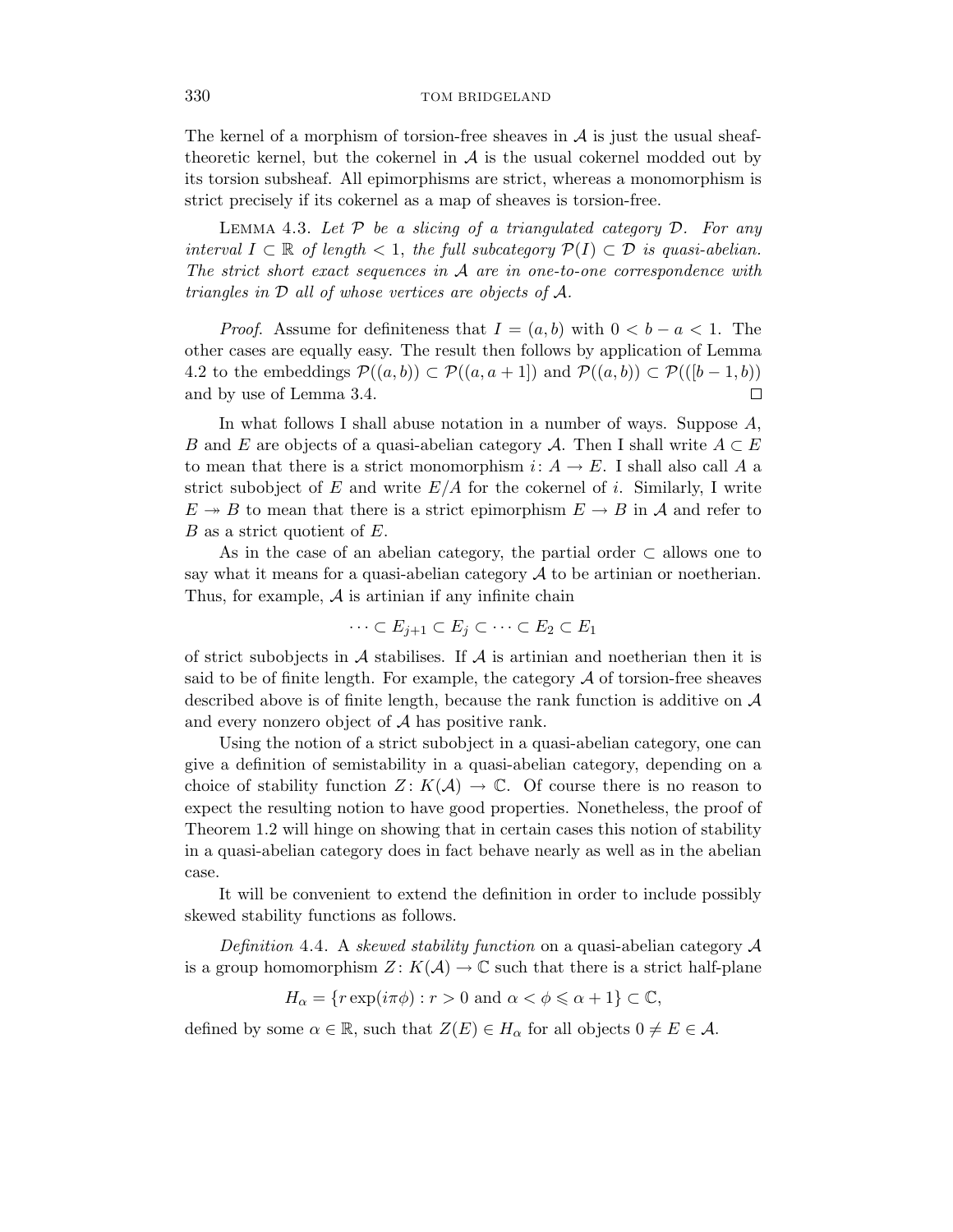Clearly one can always reduce to the unskewed case  $\alpha = 0$  but in fact it will not always be convenient to do so. Given a skewed stability function  $Z: K(\mathcal{A}) \to \mathbb{C}$ , define the phase of an object  $0 \neq E \in \mathcal{A}$  to be

$$
\phi(E) = (1/\pi) \arg Z(E) \in (\alpha, \alpha + 1].
$$

An object  $0 \neq E \in \mathcal{A}$  is then defined to be semistable if for every strict subobject  $0 \neq A \subset E$  one has  $\phi(A) \leq \phi(E)$ . An equivalent condition is that  $\phi(E) \leq \phi(B)$  for every nonzero strict quotient  $E \to B$ .

A Harder-Narasimhan filtration of an object  $0 \neq E \in \mathcal{A}$  is a finite chain of strict subobjects

$$
0 = E_0 \subset E_1 \subset \cdots \subset E_{n-1} \subset E_n = E
$$

whose factors  $F_j = E_j/E_{j-1}$  are semistable objects of A with

$$
\phi(F_1) > \phi(F_2) > \cdots > \phi(F_n).
$$

Recall that when  $A$  is abelian, Harder-Narasimhan filtrations are unique, essentially because if  $f: E \to F$  is a nonzero map between semistable objects then  $\phi(E) \leq \phi(F)$ . But the proof of this fact depends on the assumption that all morphsims are strict, so there is no reason to expect the corresponding result to hold in the quasi-abelian context.

#### **5. Stability conditions**

This section introduces the idea of a stability condition on a triangulated category, which combines the notions of slicing and stability function. The mathematical justification for this combination seems to be that, as Theorem 1.2 shows, it leads to nice deformation properties.

Definition 5.1. A stability condition  $\sigma = (Z, \mathcal{P})$  on a triangulated category D consists of a group homomorphism  $Z: K(\mathcal{D}) \to \mathbb{C}$  and a slicing P of D such that if  $0 \neq E \in \mathcal{P}(\phi)$  then  $Z(E) = m(E) \exp(i\pi\phi)$  for some  $m(E) \in \mathbb{R}_{>0}$ .

The linear map  $Z: K(\mathcal{D}) \to \mathbb{C}$  will be referred to as the *central charge* of the stability condition. The following lemma shows that each category  $\mathcal{P}(\phi)$  is abelian. The nonzero objects of  $\mathcal{P}(\phi)$  are said to be *semistable* in  $\sigma$  of phase  $\phi$ , and the simple objects of  $\mathcal{P}(\phi)$  are said to be *stable*.

LEMMA 5.2. If  $\sigma = (Z, \mathcal{P})$  is a stability condition on a triangulated category D then each subcategory  $\mathcal{P}(\phi) \subset \mathcal{D}$  is abelian.

*Proof.* The category  $\mathcal{P}(\phi)$  is a full additive subcategory of the abelian category  $\mathcal{A} = \mathcal{P}((\phi - 1, \phi))$ . It will therefore be enough to show that if  $f: E \to F$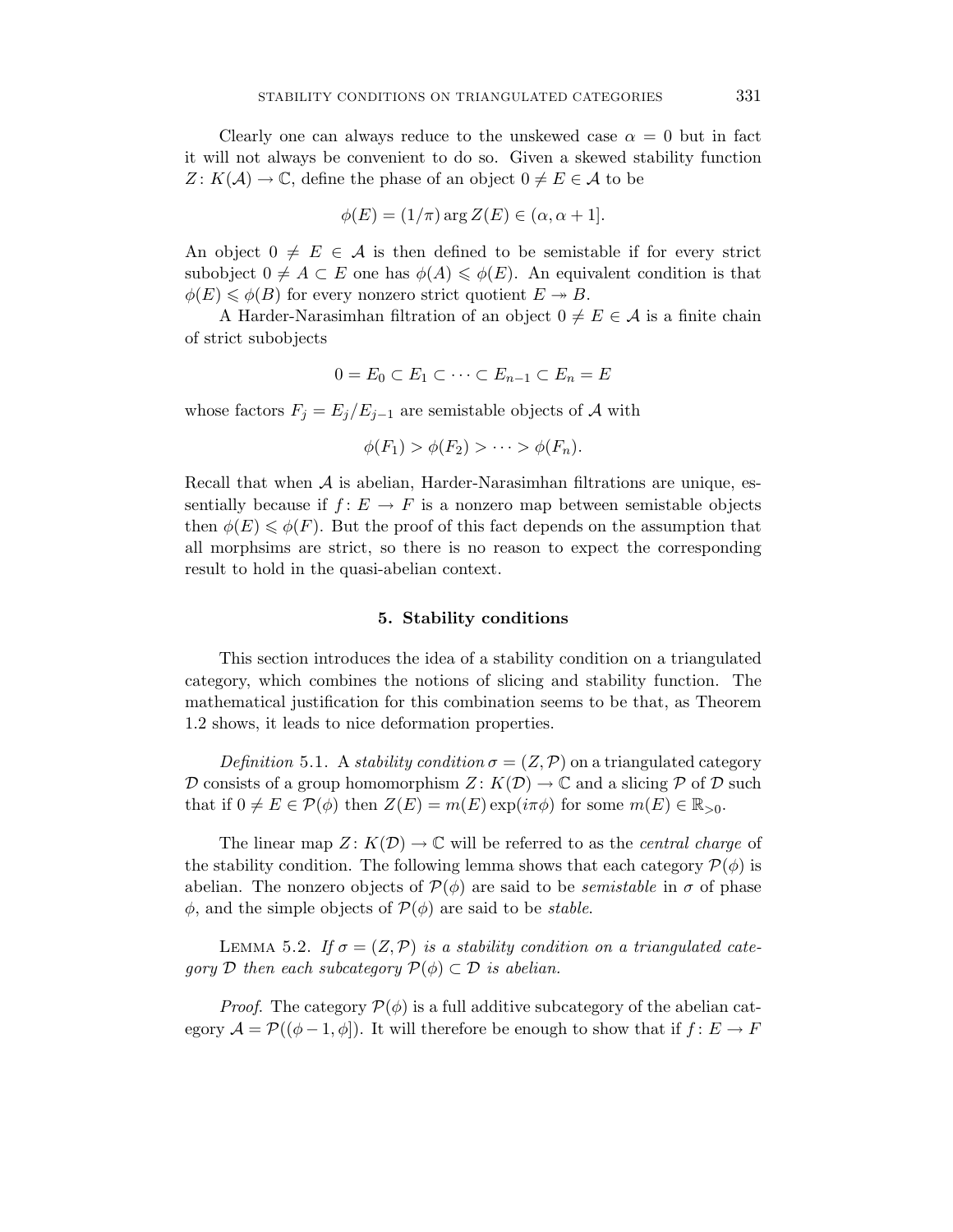is a morphism in  $\mathcal{P}(\phi)$  then the kernel and cokernel of f, considered as a morphism of A, actually lie in  $\mathcal{P}(\phi)$ . But if

$$
0 \longrightarrow A \longrightarrow E \longrightarrow B \longrightarrow 0
$$

is a short exact sequence in A and E is an object of  $\mathcal{P}(\phi)$  then Lemma 3.4 implies that  $B \in \mathcal{P}(\phi)$  and drawing a picture one sees that  $A \in \mathcal{P}(\phi)$  also.  $\Box$ 

Let  $\sigma = (Z, \mathcal{P})$  be a stability condition on a triangulated category  $\mathcal{D}$ . Recall that the decomposition of an object  $0 \neq E \in \mathcal{D}$  given in the definition of a slicing is unique; the objects  $A_j$  will be called the *semistable factors* of  $E$ with respect to  $\sigma$ . I shall write  $\phi_{\sigma}^{\pm}(E)$  for  $\phi_{\sigma}^{\pm}(E)$ ; thus  $\phi_{\sigma}^{+}(E) \geq \phi_{\sigma}^{-}(E)$  with equality precisely if  $E$  is semistable in  $\sigma$ . The mass of  $E$  is defined to be the positive real number  $m_{\sigma}(E) = \sum_{i} |Z(A_i)|$ . By the triangle inequality one has  $m_{\sigma}(E) \geq |Z(E)|$ . When the stability condition  $\sigma$  is clear from the context I often drop it from the notation and write  $\phi^{\pm}(E)$  and  $m(E)$ .

The following result shows the relationship between t-structures and stability conditions.

PROPOSITION 5.3. To give a stability condition on a triangulated category  $\mathcal D$  is equivalent to giving a bounded t-structure on  $\mathcal D$  and a stability function on its heart with the Harder-Narasimhan property.

*Proof.* Note first that if  $A$  is the heart of a bounded t-structure on  $D$ then  $K(\mathcal{A})$  can be identified with  $K(\mathcal{D})$ . If  $\sigma = (Z,\mathcal{P})$  is a stability condition on D, the t-structure  $P(> 0)$  is bounded with heart  $A = P((0,1])$ . The central charge *Z* defines a stability function on A and it is easy to check that the corresponding semistable objects are precisely the nonzero objects of the categories  $P(\phi)$  for  $0 < \phi \leq 1$ . The decompositions of objects of A given by Definition 3.3(c) are Harder-Narasimhan filtrations.

For the converse, suppose  $A$  is the heart of a bounded t-structure on  $D$ and  $Z: K(\mathcal{A}) \to \mathbb{C}$  is a stability function on  $\mathcal A$  with the Harder-Narasimhan property. Define a stability condition  $\sigma = (Z, \mathcal{P})$  on  $\mathcal{D}$  as follows. For each  $\phi \in (0,1]$  let  $\mathcal{P}(\phi)$  be the full additive subcategory of D consisting of semistable objects of A with phase  $\phi$ , together with the zero objects of D. The first condition of Definition 3.3 then determines  $\mathcal{P}(\phi)$  for all  $\phi \in \mathbb{R}$  and condition (b) is easily verified. For any nonzero  $E \in \mathcal{D}$  a filtration as in Definition 3.3(c) can be obtained by combining the decompositions of Lemma 3.2 with the Harder-Narasimhan filtrations of nonzero objects of A. 口

I shall now give some examples of stability conditions.

*Example* 5.4. Let  $\mathcal A$  be the category of coherent sheaves on a nonsingular projective curve *X* over an algebraically closed field *k* of characteristic zero, and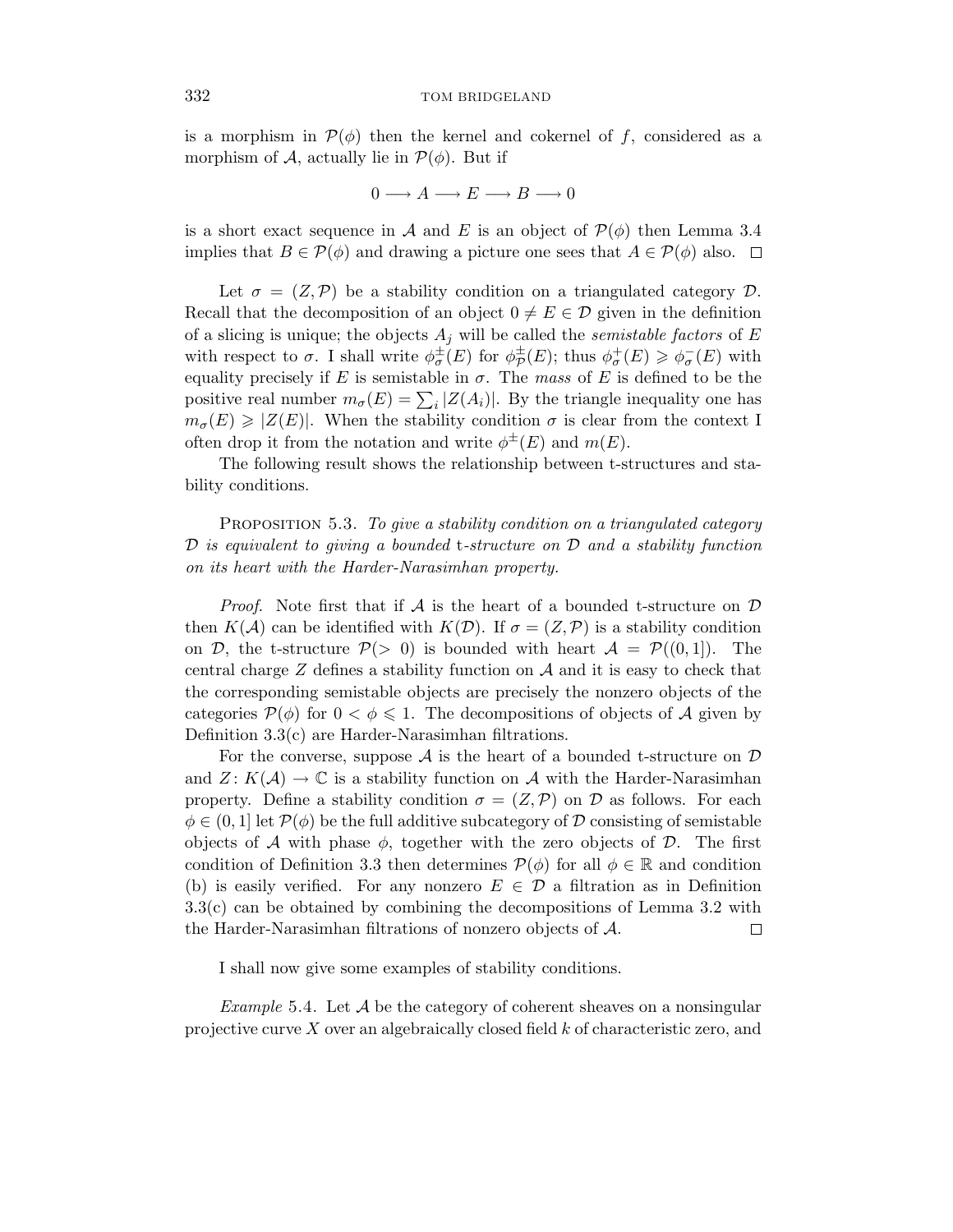set  $Z(E) = -\deg(E) + i\operatorname{rank}(E)$  as in the introduction. Applying Proposition 5.3 gives a stability condition on the bounded derived category  $\mathcal{D}(\mathcal{A})$ .

This example will be considered in more detail in Section 9 below, where I study the set of all stability conditions on the derived category of an elliptic curve.

Example 5.5. Let *A* be a finite-dimensional algebra over a field *k*. Let A be the abelian category of finite-dimensional left *A*-modules. Thus A is a finite-length category whose Grothendieck group  $K(\mathcal{A})$  is isomorphic to the free abelian group on the finite set of isomorphism classes of simple *A*-modules. There is a group homomorphism  $r: K(\mathcal{A}) \to \mathbb{Z}$  sending an A-module to its dimension as a vector space over *k*. For any homomorphism  $\lambda: K(\mathcal{A}) \to \mathbb{R}$  the formula  $Z(E) = \lambda(E) + ir(E)$  defines a stability function on A, and Proposition 5.3 shows that each of these stability functions determines a stability condition on the bounded derived category  $\mathcal{D}(\mathcal{A})$ .

The final example is rather degenerate and is included purely to motivate the introduction of the local-finiteness condition below.

*Example* 5.6. Let  $\mathcal A$  be the category of coherent sheaves on a nonsingular projective curve X as in Example 5.4, and let  $(Z, \mathcal{P})$  be the stability condition on  $\mathcal{D}(\mathcal{A})$  defined there. Let  $0 < \alpha < 1/2$  be such that  $\zeta = \tan(\pi \alpha)$  is irrational. Then the bounded t-structure  $P(>\alpha) = P(\geq \alpha) \subset \mathcal{D}$  has heart  $\mathcal{B} =$  $\mathcal{P}((\alpha,\alpha+1))$ . Define a stability function on B by the formula

$$
W(E) = i(\text{rank}(E) + \zeta \deg(E)).
$$

Note that all nonzero objects of  $\beta$  are semistable with the same phase. Applying Proposition 5.3 gives a stability condition  $(W, \mathcal{Q})$  on  $\mathcal{D}$  such that  $\mathcal{Q}(\frac{1}{2}) = \mathcal{B}$ , and  $\mathcal{Q}(\psi) = 0$  unless  $\psi - \frac{1}{2} \in \mathbb{Z}$ .

In order to eliminate such examples and to prove nice theorems it will be useful to impose the following extra condition on stability conditions.

Definition 5.7. A slicing  $P$  of a triangulated category  $D$  is locally-finite if there exists a real number  $\eta > 0$  such that for all  $t \in \mathbb{R}$  the quasi-abelian category  $\mathcal{P}((t - \eta, t + \eta)) \subset \mathcal{D}$  is of finite length. A stability condition  $(Z, \mathcal{P})$ is locally-finite if the slicing  $P$  is.

It is easy to see that the first two examples of stability conditions given above are locally-finite. But the stability condition described in Example 5.6 is not locally-finite in general, because as one can easily check, the abelian category  $\beta$  is not always of finite length.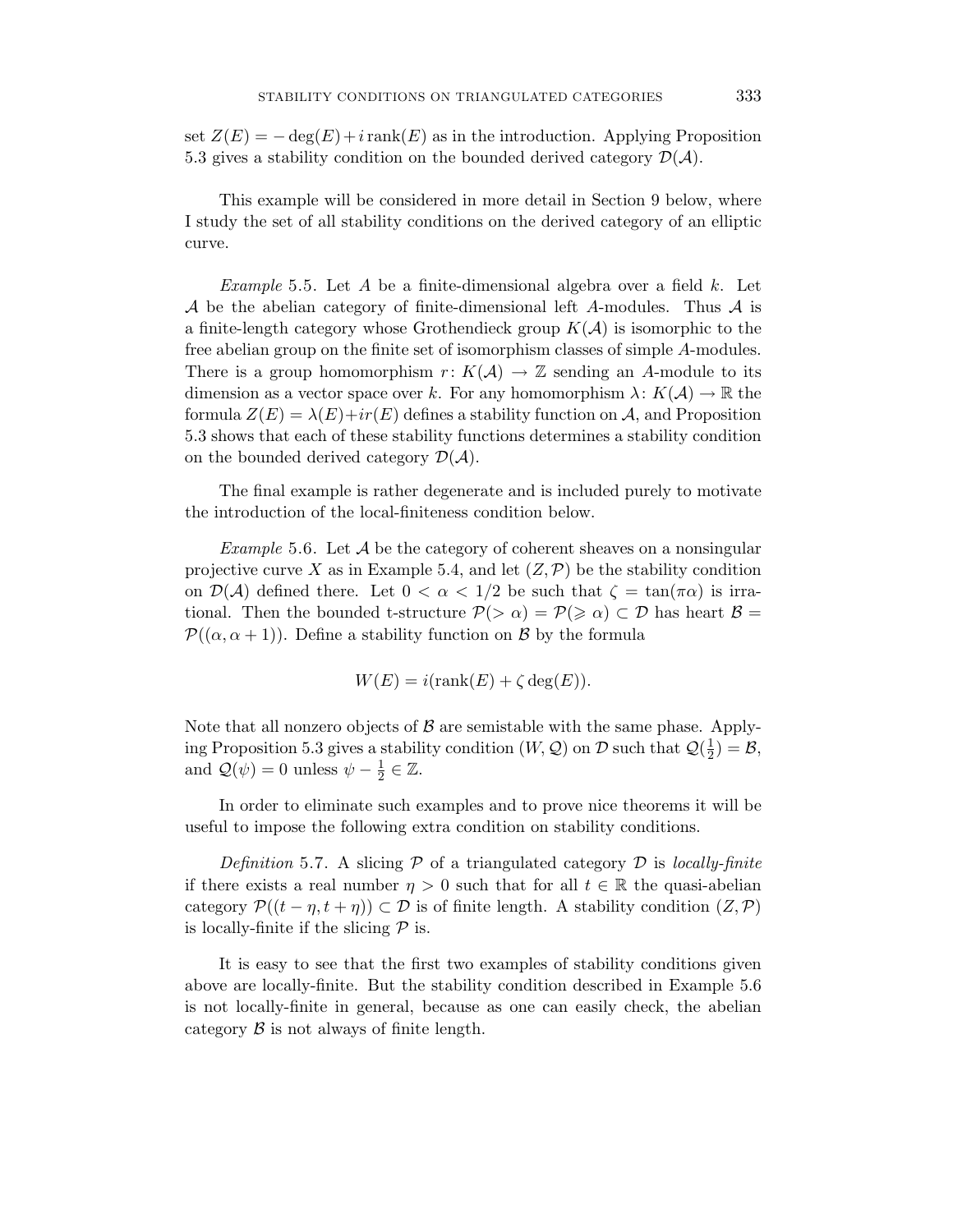# **6. The space of stability conditions**

Fix a triangulated category  $\mathcal D$  and write  $\text{Slice}(\mathcal D)$  for the set of locallyfinite slicings of  $\mathcal D$  and  $\text{Stab}(\mathcal D)$  for the set of locally-finite stability conditions on D. The aim of this section is to define natural topologies on these spaces. In fact, everything in this section applies equally well without the locally-finite condition, which will only become important in Section 7.

The first observation to be made is that the function

$$
d(\mathcal{P}, \mathcal{Q}) = \sup_{0 \neq E \in \mathcal{D}} \left\{ |\phi_{\mathcal{P}}^-(E) - \phi_{\mathcal{Q}}^-(E)|, |\phi_{\mathcal{P}}^+(E) - \phi_{\mathcal{Q}}^+(E)| \right\} \in [0, \infty]
$$

defines a generalised metric<sup>2</sup> on Slice( $\mathcal{D}$ ). To check this one just needs to note that if  $d(\mathcal{P}, \mathcal{Q}) = 0$  then every nonzero object of  $\mathcal{P}(\phi)$  is also an object of  $\mathcal{Q}(\phi)$ so that  $P = Q$ . The following lemma gives another way of writing this metric.

LEMMA 6.1. If  $P$  and  $Q$  are slicings of a triangulated category  $D$  then

$$
d(\mathcal{P}, \mathcal{Q}) = \inf \{ \varepsilon \in \mathbb{R}_{\geqslant 0} : \mathcal{Q}(\phi) \subset \mathcal{P}([\phi - \varepsilon, \phi + \varepsilon]) \text{ for all } \phi \in \mathbb{R} \}.
$$

*Proof.* Write  $d'(\mathcal{P}, \mathcal{Q})$  for the expression in the statement of the Lemma. First note that if  $d(\mathcal{P}, \mathcal{Q}) \leq \varepsilon$  then for any nonzero  $E \in \mathcal{Q}(\phi)$  one has  $\phi^+(E) \leq$  $\phi + \varepsilon$  and similarly  $\phi^{-}(E) \geq \phi - \varepsilon$ . This implies that  $\mathcal{Q}(\phi) \subset \mathcal{P}([\phi - \varepsilon, \phi + \varepsilon])$ and so  $d'(\mathcal{P}, \mathcal{Q}) \leq \varepsilon$ .

For the reverse inequality suppose  $d'(\mathcal{P}, \mathcal{Q}) \leq \varepsilon$  and take a nonzero object  $E \in \mathcal{D}$ . Clearly if  $E \in \mathcal{Q}(\leq \psi)$  then  $E \in \mathcal{P}(\leq \psi + \varepsilon)$ . But in the other direction, if  $E \notin \mathcal{Q}(\leq \psi)$  then there is some object  $A \in \mathcal{Q}(\phi)$  with  $\phi > \psi$ and a nonzero map  $A \to E$ . Since  $\mathcal{Q}(\phi) \subset \mathcal{P}([\phi - \varepsilon, \phi + \varepsilon])$  it follows that  $E \notin \mathcal{P}(\leqslant \psi - \varepsilon).$ 

These arguments show that  $|\phi^+_{\mathcal{P}}(E) - \phi^+_{\mathcal{Q}}(E)| \leq \varepsilon$ , and a similar argument with  $\phi^-$  completes the proof that  $d(\mathcal{P}, \mathcal{Q}) \leq \varepsilon$ .  $\Box$ 

Consider the inclusion of sets

$$
Stab(\mathcal{D}) \subset \text{Slice}(\mathcal{D}) \times \text{Hom}_{\mathbb{Z}}(K(\mathcal{D}), \mathbb{C}).
$$

When  $K(\mathcal{D})$  has finite rank, one can give the vector space on the right the standard topology, and obtain an induced topology on  $\text{Stab}(\mathcal{D})$ . In general however, one has to be a little careful, since there is no obviously natural choice of topology on  $\text{Hom}_{\mathbb{Z}}(K(\mathcal{D}), \mathbb{C})$ .

For each  $\sigma = (Z, \mathcal{P}) \in \text{Stab}(\mathcal{D})$ , define a function

$$
\|\cdot\|_{\sigma} \colon \operatorname{Hom}_{\mathbb{Z}}(K(\mathcal{D}), \mathbb{C}) \to [0, \infty]
$$

<sup>&</sup>lt;sup>2</sup>See the notation section.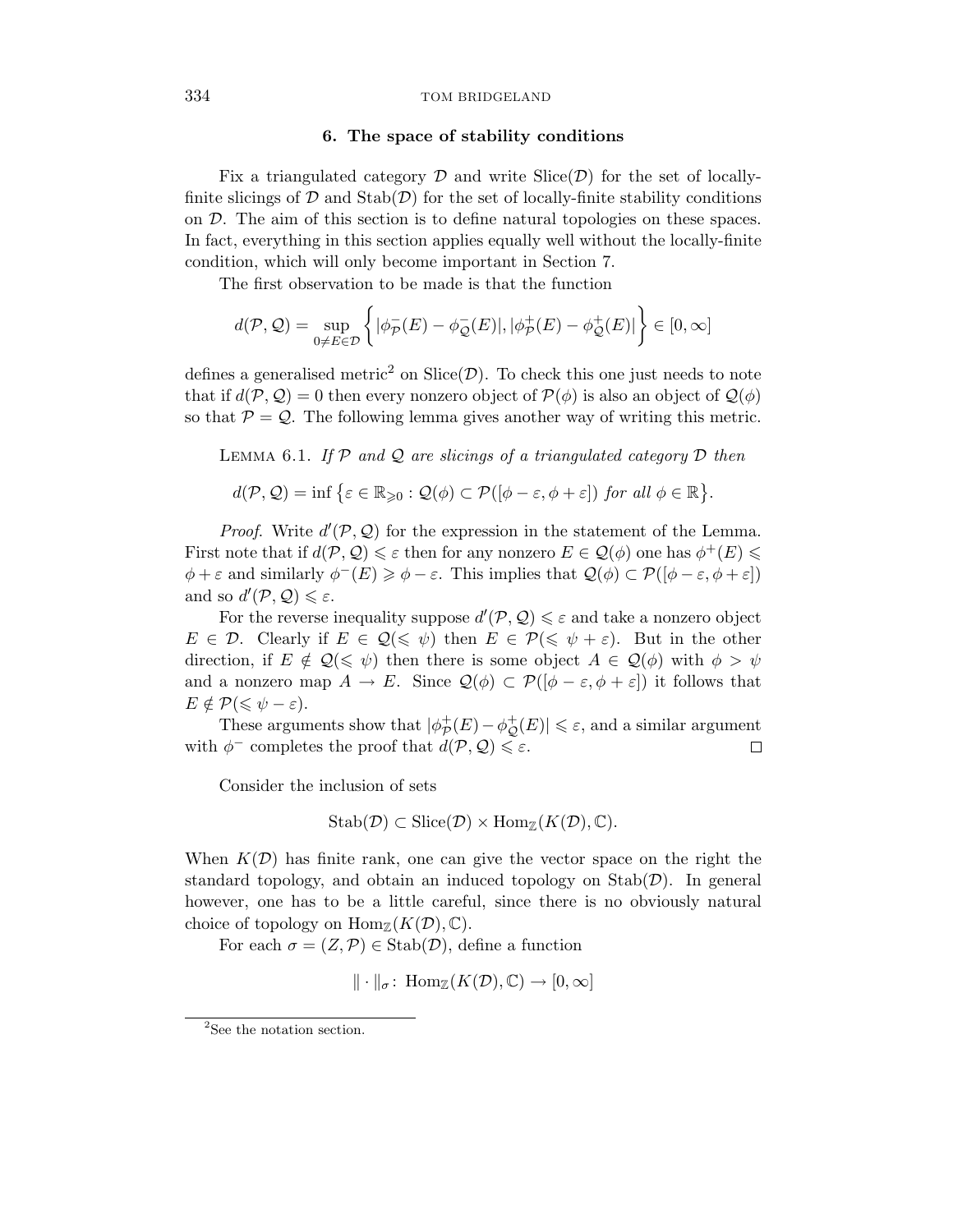by sending a group homomorphism  $U: K(\mathcal{D}) \to \mathbb{C}$  to

$$
||U||_{\sigma} = \sup \left\{ \frac{|U(E)|}{|Z(E)|} : E \text{ semistable in } \sigma \right\}.
$$

Note that  $\|\cdot\|_{\sigma}$  has all the properties of a norm on the complex vector space  $\text{Hom}_{\mathbb{Z}}(K(\mathcal{D}), \mathbb{C})$ , except that it may not be finite.

For each real number  $\varepsilon \in (0, 1/8)$ , define a subset

$$
B_{\varepsilon}(\sigma) = \{ \tau = (W, \mathcal{Q}) : ||W - Z||_{\sigma} < \sin(\pi \varepsilon) \text{ and } d(\mathcal{P}, \mathcal{Q}) < \varepsilon \} \subset \text{Stab}(\mathcal{D}).
$$

To understand this definition note that the condition  $\|W - Z\|_{\sigma} < \sin(\pi \varepsilon)$ implies that for all objects *E* semistable in  $\sigma$ , the phase of  $W(E)$  differs from the phase of  $Z(E)$  by less than  $\varepsilon$ .

I claim that as  $\sigma$  varies in Stab(D) the subsets  $B_{\varepsilon}(\sigma)$  form a basis for a topology on Stab( $\mathcal{D}$ ). This boils down to the statement that if  $\tau \in B_{\varepsilon}(\sigma)$ then there is an  $\eta > 0$  such that  $B_{\eta}(\tau) \subset B_{\varepsilon}(\sigma)$ , which comes easily from the following crucial lemma.

LEMMA 6.2. If  $\tau = (W, \mathcal{Q}) \in B_{\varepsilon}(\sigma)$  then there are constants  $k_i > 0$  such that

$$
k_1\|U\|_{\sigma} < \|U\|_{\tau} < k_2\|U\|_{\sigma}
$$

for all  $U \in \text{Hom}_{\mathbb{Z}}(K(\mathcal{D}), \mathbb{C})$ .

*Proof.* First, note that for any stability condition  $\sigma = (Z, \mathcal{P})$  on  $\mathcal{D}$ , and any real number  $0 \le \eta < \frac{1}{2}$ , one has

$$
|\Psi(x)| < \frac{\|U\|_{\sigma}}{\cos(\pi \eta)} |Z(E)|,
$$

for every  $0 \neq E \in \mathcal{D}$  satisfying  $\phi_{\sigma}^{+}(E) - \phi_{\sigma}^{-}(E) < \eta$ , and for all linear maps  $U: K(\mathcal{D}) \to \mathbb{C}$ . To see this, decompose *E* into semistable factors  $A_1, \dots, A_n$ in  $\sigma$ , apply the definition of  $||U||_{\sigma}$  to each object  $A_i$ , and note that the points  $Z(A_i) \in \mathbb{C}$  lie in a sector bounded by an angle of at most  $\pi \eta$ .

Now consider the situation of the lemma. Since  $d(\mathcal{P}, \mathcal{Q}) < \varepsilon$  and  $\|W - \mathcal{Q}\|$  $Z\|_{\sigma} < \sin(\pi \varepsilon)$ , one can apply (\*) with  $U = W - Z$  and  $\eta = 2\varepsilon$  to obtain

$$
|W(E) - Z(E)| < \frac{\sin(\pi \varepsilon)}{\cos(2\pi \varepsilon)} |Z(E)|
$$

for any object  $E \in \mathcal{D}$  semistable in  $\tau$ . It follows that there is a constant  $\kappa > 0$ with  $|Z(E)| < \kappa |W(E)|$  for all *E* semistable in  $\tau$ . Take a group homomorphism  $U: K(\mathcal{D}) \to \mathbb{C}$ . Applying (\*) again and combining with the above inequality gives  $||U||_{\tau} < k_2 ||U||_{\sigma}$ . The other inequality follows similarly.  $\Box$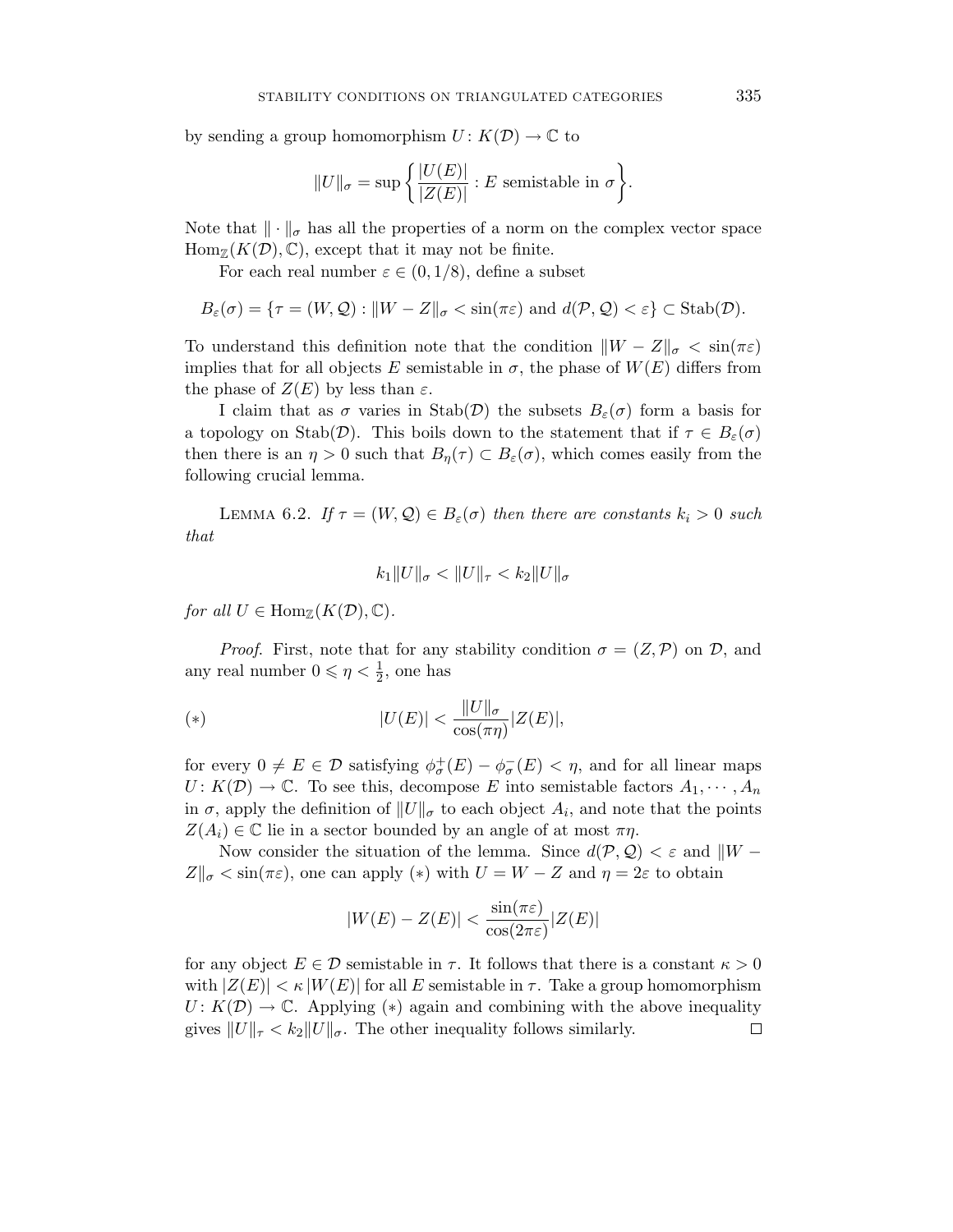Equip  $\text{Stab}(\mathcal{D})$  with the topology generated by the basis of open sets *B*<sub>ε</sub>(*σ*). Let Σ be a connected component of Stab(*D*). By Lemma 6.2, the subspace

$$
\{U\in \mathop{\operatorname {Hom}}\nolimits_{\Bbb Z}(K({\mathcal D}),{\Bbb C}): \|U\|_{\sigma}<\infty\}\subset \mathop{\operatorname {Hom}}\nolimits_{\Bbb Z}(K({\mathcal D}),{\Bbb C})
$$

is locally constant on Stab( $\mathcal{D}$ ) and hence constant on  $\Sigma$ . Denote it by  $V(\Sigma)$ . Note that if  $\sigma = (Z, \mathcal{P}) \in \Sigma$  then  $Z \in V(\Sigma)$ . Note also that for each  $\sigma \in \Sigma$ the function  $\|\cdot\|_{\sigma}$  defines a norm on  $V(\Sigma)$ , and that by Lemma 6.2, all these norms are equivalent. Thus one has

PROPOSITION 6.3. For each connected component  $\Sigma \subset \text{Stab}(\mathcal{D})$  there is a linear subspace  $V(\Sigma) \subset \text{Hom}_{\mathbb{Z}}(K(\mathcal{D}), \mathbb{C})$  with a well-defined linear topology and a continuous map  $\mathcal{Z} \colon \Sigma \to V(\Sigma)$  which sends a stability condition  $(Z, \mathcal{P})$ to its central charge *Z*.

The proof of Theorem 1.2 will be completed in Section 7 by showing that the map  $\mathcal Z$  of Proposition 6.3 is a local homeomorphism. The following lemma shows that  $\mathcal Z$  is at least locally injective.

LEMMA 6.4. Suppose  $\sigma = (Z, \mathcal{P})$  and  $\tau = (Z, \mathcal{Q})$  are stability conditions on D with the same central charge Z. Suppose also that  $d(\mathcal{P}, \mathcal{Q}) < 1$ . Then  $\sigma = \tau$ .

*Proof.* Suppose to the contrary that  $\sigma \neq \tau$ . Then there is a nonzero object  $E \in \mathcal{P}(\phi)$  which is not an element of  $\mathcal{Q}(\phi)$ . One could not have  $E \in$  $Q(\geq \phi)$  because the assumption that  $d(\sigma_1, \sigma_2)$  < 1 would then imply that  $E \in \mathcal{Q}(\phi, \phi + 1)$  which contradicts the fact that  $\sigma$  and  $\tau$  have the same central charge. Similarly one could not have  $E \in \mathcal{Q}(\leq \phi)$ . Thus there is a triangle



with  $A \in \mathcal{Q}((\phi, \phi + 1))$  and  $B \in \mathcal{Q}((\phi - 1, \phi))$  nonzero. One cannot have  $A \in \mathcal{P}(\leq \phi)$  because this would imply  $A \in \mathcal{P}((\phi - 1, \phi])$  contradicting the fact that  $\sigma$  and  $\tau$  have the same central charge. Thus there is an object  $C \in \mathcal{P}(\psi)$ with  $\psi > \phi$  and a nonzero morphism  $f: C \to A$ . The composite map  $C \to E$ must be zero and so *f* factors via  $B[-1]$ . Since  $B[-1] \in \mathcal{Q}(\leq \phi - 1)$  this gives a contradiction.  $\Box$ 

# **7. Deformations of stability conditions**

In this section I complete the proof of Theorem 1.2 by proving a result that allows one to lift deformations of the central charge *Z* to deformations of stability conditions. It was Douglas' work that first suggested that such a result might be true.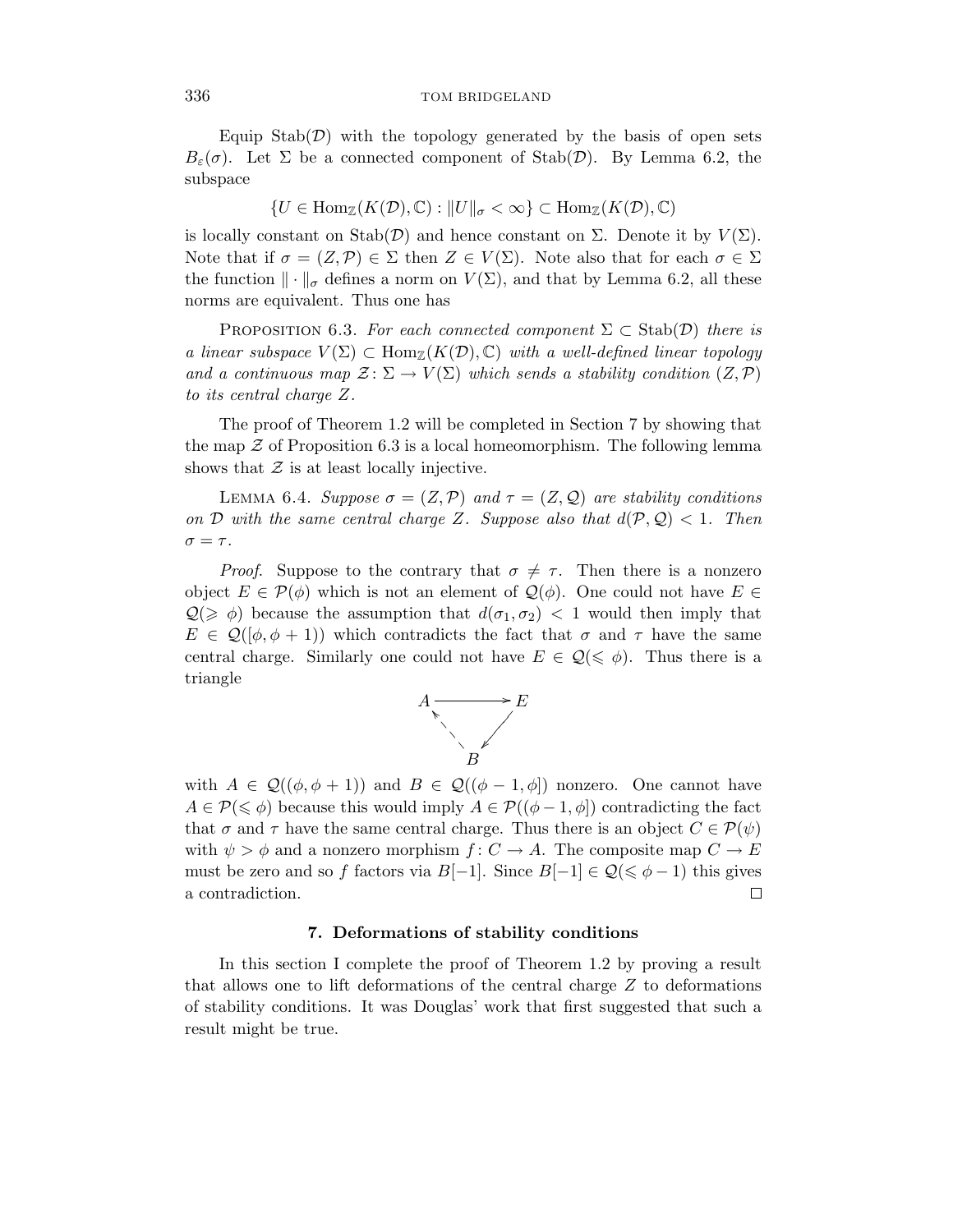THEOREM 7.1. Let  $\sigma = (Z, \mathcal{P})$  be a locally-finite stability condition on a triangulated category D. Then there is an  $\varepsilon_0 > 0$  such that if  $0 < \varepsilon < \varepsilon_0$  and  $W: K(\mathcal{D}) \to \mathbb{C}$  *is a group homomorphism satisfying* 

$$
|W(E) - Z(E)| < \sin(\pi \varepsilon) |Z(E)|
$$

for all  $E \in \mathcal{D}$  semistable in  $\sigma$ , then there is a locally-finite stability condition  $\tau = (W, \mathcal{Q})$  on  $\mathcal{D}$  with  $d(\mathcal{P}, \mathcal{Q}) < \varepsilon$ .

After what was proved in Section 6 this will be enough to yield Theorem 1.2. Note that Lemma 6.4 shows that, providing  $\varepsilon_0 < 1/2$ , the stability condition  $\tau$  of Theorem 7.1 is unique. The reader should think of the number  $\varepsilon_0$ as being very small. In fact, it will be enough to assume that  $\varepsilon_0 < 1/8$  and that each of the quasi-abelian categories  $\mathcal{P}((t-4\varepsilon_0, t+4\varepsilon_0))$  has finite length. Since  $\mathcal{Q}((t-\varepsilon,t+\varepsilon)) \subset \mathcal{P}((t-2\varepsilon,t+2\varepsilon))$  for all t, the condition that  $\tau$  be locally-finite is automatic. The proof of the theorem will be broken up into a series of lemmas. Throughout, notation will be fixed as in the statement of the theorem. In particular,  $W: K(\mathcal{D}) \to \mathbb{C}$  is a group homomorphism satisfying the hypotheses of the theorem, and  $0 < \varepsilon < \varepsilon_0$  is a fixed real number.

Definition 7.2. A thin subcategory of  $\mathcal D$  is a full subcategory of the form  $\mathcal{P}((a, b)) \subset \mathcal{D}$  where *a* and *b* are real numbers with  $0 < b - a < 1 - 2\varepsilon$ .

Note that any thin subcategory of  $\mathcal D$  is quasi-abelian. Recall that the condition on *W* in the statement of the theorem implies that if *E* is semistable in  $\sigma$ , then the phases of the points  $W(E)$  and  $Z(E)$  differ by at most  $\varepsilon$ . It follows that if  $\mathcal{A} = \mathcal{P}((a, b))$  is thin then *W* defines a skewed stability function on  $A$ . To avoid confusion, the objects of  $A$  which are semistable with respect to this stability function will be called *W*-semistable. Also, given a nonzero object  $E \in \mathcal{A}$ , write  $\phi(E)$  for the phase of  $Z(E)$  lying in the interval  $(a, b)$ , and  $\psi(E)$  for the phase of  $W(E)$  lying in the interval  $(a - \varepsilon, b + \varepsilon)$ .

LEMMA 7.3. Suppose *E* is *W*-semistable in some thin subcategory  $A \subset \mathcal{D}$ , and set  $\psi = \psi(E)$ . Then  $E \in \mathcal{P}((\psi - \varepsilon, \psi + \varepsilon))$ .

*Proof.* Put  $\phi = \phi^+(E)$ . There is a strict short exact sequence

$$
0\longrightarrow A\longrightarrow E\longrightarrow B\longrightarrow 0
$$

in *A* such that  $A \in \mathcal{P}(\phi)$  and  $B \in \mathcal{P}( $\phi$ ). Then  $\psi(A) \leq \psi(E)$  because E is$ *W*-semistable. But as above, one has  $\psi(A) \in (\phi - \varepsilon, \phi + \varepsilon)$  and so it follows that  $\phi < \psi + \varepsilon$ . A similar argument shows that  $\phi^{-}(E) > \psi - \varepsilon$ .  $\Box$ 

This notion of *W*-semistability for an object *E* of a thin subcategory is too weak unless *E* lies well inside A in a certain sense. The problem is that if *E* lies near the boundary of  $A$  then there are not enough objects in  $A$  to destabilise *E*. This prompts the following definition.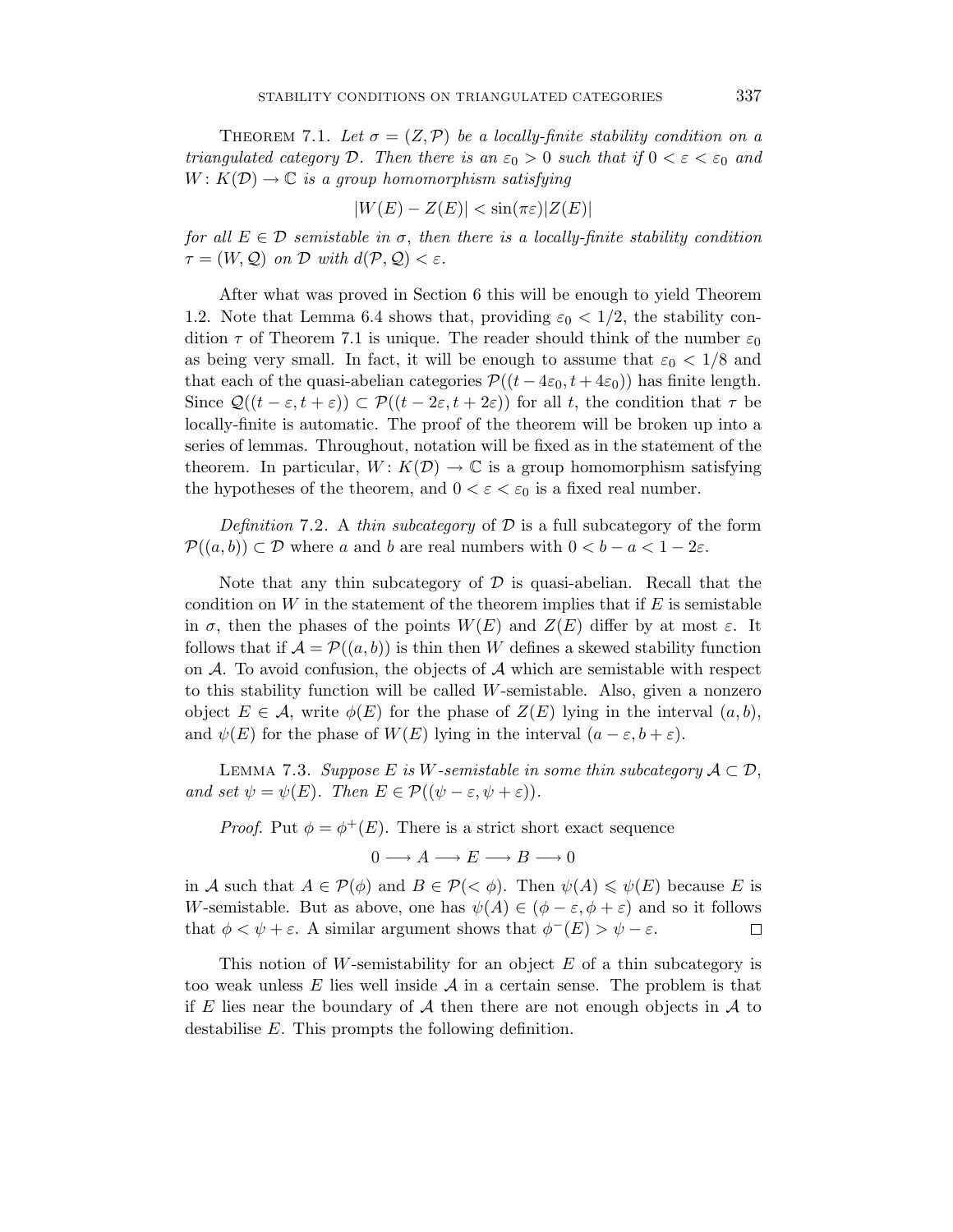Definition 7.4. Suppose  $\mathcal{A} = \mathcal{P}((a, b))$  is a thin subcategory of  $\mathcal{D}$ . A nonzero object  $E \in \mathcal{A}$  is said to be *enveloped* by  $\mathcal{A}$  if  $a + \varepsilon \leq \psi(E) \leq b - \varepsilon$ .

The next lemma shows that with this idea one gets a notion of semistability which is independent of a particular choice of thin subcategory.

LEMMA 7.5. Suppose an object  $E \in \mathcal{D}$  is enveloped by thin subcategories B and C of D. Then *E* is *W*-semistable in B precisely if it is *W*-semistable in C.

Proof. After Lemma 7.3 one may as well assume that *E* is enveloped by the thin subcategory  $\mathcal{P}((\psi(E) - \varepsilon, \psi(E) + \varepsilon))$ . Thus it is enough to treat the case when  $\mathcal{B} \subset \mathcal{C}$ , and in fact, by the symmetry of the situation, one can assume that  $\mathcal{B} = \mathcal{P}((a, b))$  and  $\mathcal{C} = \mathcal{P}((a, c))$  for real numbers  $a < b < c$ . Of course, if  $E$  is W-semistable in  $C$  then it is also W-semistable in  $\mathcal{B}$ , because any strict short exact sequence in  $\beta$  is also a strict short exact sequence in  $\beta$ .

For the converse, suppose  $E$  is unstable in  $\mathcal C$  so that there is a strict short exact sequence in  $\mathcal{C}$ :

$$
0 \longrightarrow A \longrightarrow E \longrightarrow B \longrightarrow 0
$$

with  $\psi(A) > \psi(E) > \psi(B)$ . Then, by Lemma 3.4, one has  $\phi^+(A) \leq \phi^+(E)$ , and so since  $E \in \mathcal{B}$ , one has  $A \in \mathcal{B}$  also. There is a strict short exact sequence

$$
0 \longrightarrow B_1 \longrightarrow B \longrightarrow B_2 \longrightarrow 0
$$

in C with  $B_1 \in \mathcal{P}([b,c))$  and  $B_2 \in \mathcal{B}$ . Note that because E is enveloped by B one has  $\psi(E) \leq b - \varepsilon < \psi(B_1)$ . Consider the commuting diagram of strict short exact sequences in  $C$ :



Then by Lemma 3.4 again,  $\phi^+(K) \leq \phi^+(E)$  and hence  $0 \to K \to E \to$  $B_2 \to 0$  is a strict short exact sequence in B. But  $\psi(K) > \psi(E)$  and therefore *E* is not *W*-semistable in  $\beta$ . □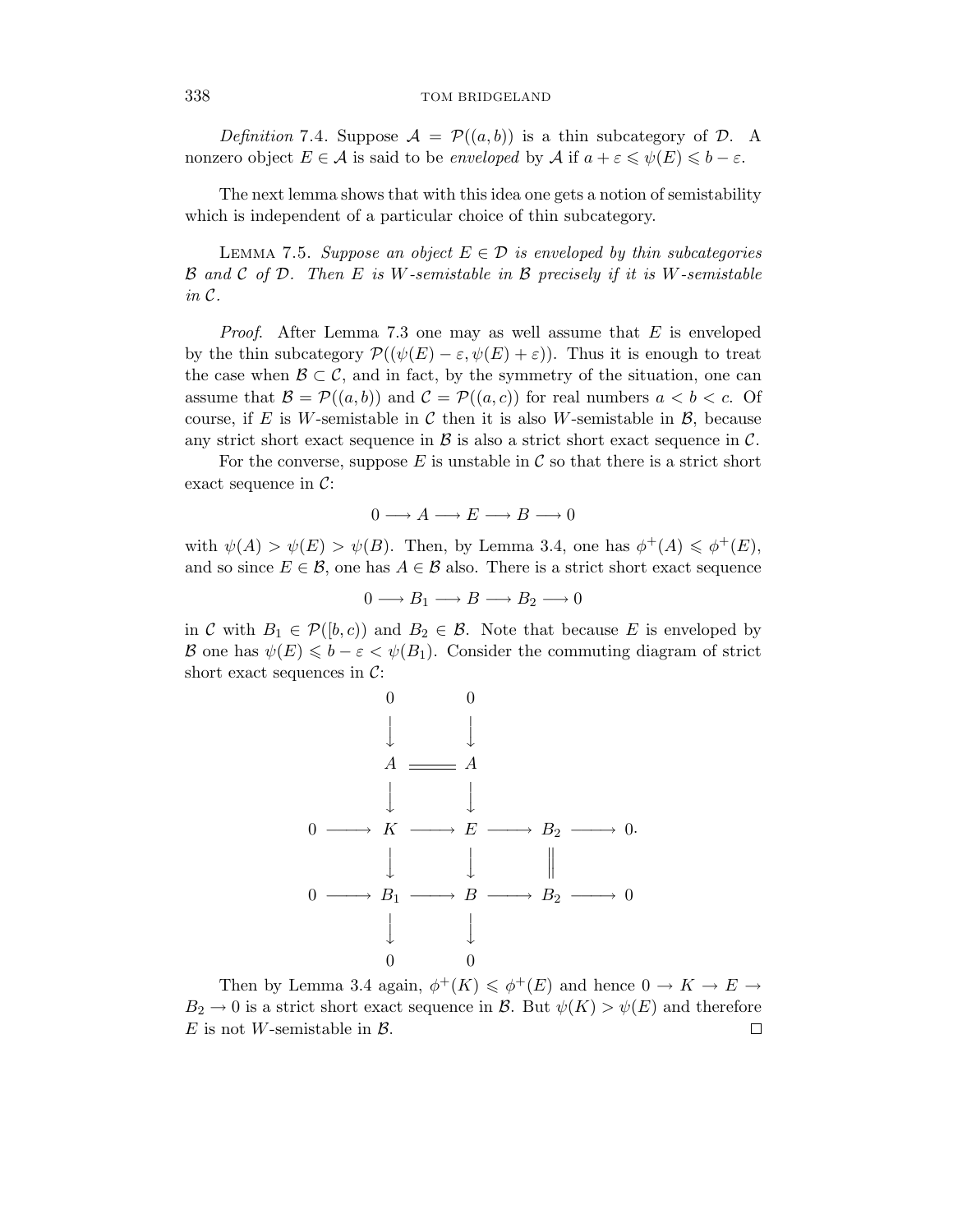For each  $\psi \in \mathbb{R}$  define  $\mathcal{Q}(\psi) \subset \mathcal{D}$  to be the full additive subcategory of  $\mathcal D$ consisting of the zero objects of  $D$  together with those objects  $E \in D$  which are *W*-semistable of phase  $\psi$  in some thin enveloping subcategory  $\mathcal{P}((a, b))$ . To prove Theorem 7.1 it must be shown that the pair  $(W, \mathcal{Q})$  defines a stability condition on  $D$ . The following lemma gives axiom  $(c)$  of Definition 1.1.

LEMMA 7.6. If  $E \in \mathcal{Q}(\psi_1)$  and  $F \in \mathcal{Q}(\psi_2)$  and  $\psi_1 > \psi_2$  then  $\text{Hom}_{\mathcal{D}}(E, F)$  $= 0.$ 

*Proof.* Suppose instead that there is a nonzero map  $f: E \to F$ . By Lemma 7.3 this implies that  $\psi_1 - \psi_2 < 2\varepsilon$ . Set  $a = (\psi_1 + \psi_2)/2 - 1/2$  and consider the abelian subcategory  $A = \mathcal{P}((a, a + 1]) \subset \mathcal{D}$  which contains *E* and *F*. In the abelian category  $A$  there are short exact sequences

$$
0 \longrightarrow \ker f \longrightarrow E \longrightarrow \operatorname{im} f \longrightarrow 0
$$

and

$$
0 \longrightarrow \text{im } f \longrightarrow F \longrightarrow \text{coker } f \longrightarrow 0.
$$

By Lemmas 3.4 and 7.3, one has ker  $f \in \mathcal{P}((a, \psi_1 + \varepsilon))$ , coker  $f \in \mathcal{P}((\psi_2 - \varepsilon, a +$ 1]) and im  $f \in \mathcal{P}((\psi_1 - \varepsilon, \psi_2 + \varepsilon))$ . Providing  $\varepsilon$  is small enough (say  $\varepsilon < 1/8$ ), there is a thin subcategory of  $D$  enveloping  $E$  in which the first sequence is strict short exact, and similarly a thin subcategory enveloping *F* in which the second sequence is strict short exact. Since *E* and *F* are *W*-semistable in any enveloping category it follows that  $\psi_1 \leq \psi(\text{im } f) \leq \psi_2$ , a contradiction.  $\Box$ 

The next step is to construct Harder-Narasimhan filtrations.

LEMMA 7.7. Let  $\mathcal{A} = \mathcal{P}((a, b)) \subset \mathcal{D}$  be a thin subcategory of finite length. Then every nonzero object of  $\mathcal{P}((a+2\varepsilon,b-4\varepsilon))$  has a finite Harder-Narasimhan filtration whose factors are *W*-semistable objects of A which are enveloped by A.

Proof. The proof goes along the same lines as those of Proposition 2.4, when we replace subobjects by strict subobjects and quotients by strict quotients. Here I just indicate the necessary changes. Clearly the chain conditions hold because of the assumption that  $A$  has finite length. Note also that if an object  $E \in \mathcal{P}((a + 2\varepsilon, b - 4\varepsilon))$  has a Harder-Narasimhan filtration with *W*semistable factors  $F_1, \dots, F_n$ , then  $\psi(F_1) \geq \psi(E) > a + \varepsilon$ ; the fact that there is a nonzero map  $F_1 \to E$  together with Lemma 7.3 ensures that  $\psi(F_1) < b - 3\varepsilon$ . In this way one sees that the factors of *E* are automatically enveloped by A.

Define G be the class of of nonzero objects  $E \in \mathcal{P}((a, b - 4\varepsilon))$  for which every nonzero strict quotient  $E \rightarrow B$  in A satisfies  $\psi(B) > a + \varepsilon$ . By Lemma 3.4 the class G contains all nonzero objects of  $\mathcal{P}((a + 2\varepsilon, b - 4\varepsilon))$ , so it will be enough to show that all objects of  $\mathcal G$  have a Harder-Narasimhan filtration.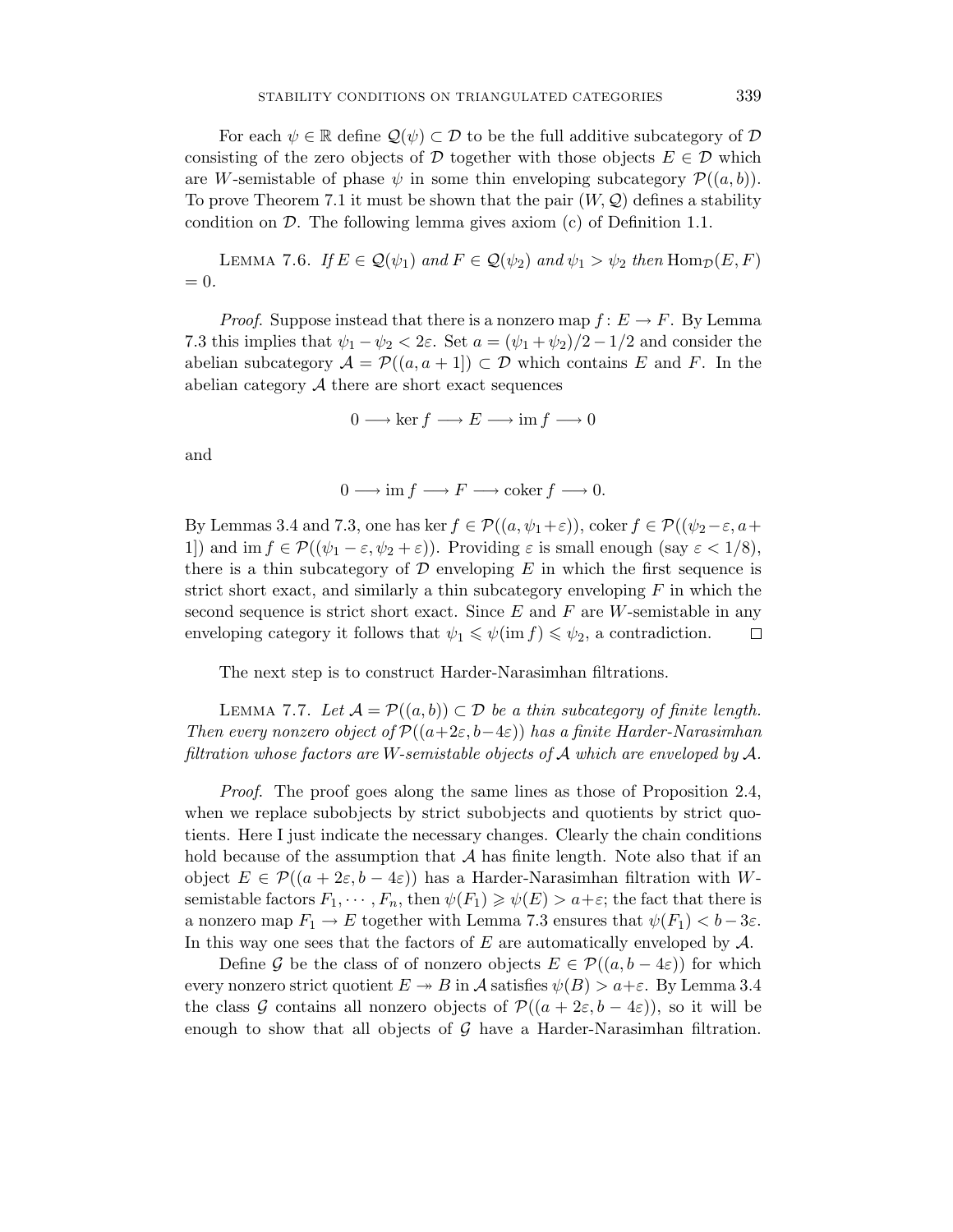The commutative diagram (†) (end of Section 2) and Lemma 3.4 show that if

$$
0\longrightarrow E'\longrightarrow E\longrightarrow B\longrightarrow 0
$$

is a strict short exact sequence in A with  $E \rightarrow B$  a maximally destabilising quotient (mdq) and  $E \in \mathcal{G}$  then  $E' \in \mathcal{G}$  also. Thus the inductive step in the proof of Proposition 2.4 stays within the class  $\mathcal G$  and it will be enough to show that every object in  $\mathcal G$  has an mdq.

To make the induction work it is helpful to prove the existence of mdqs for a larger class of objects  $H$ , namely nonzero objects  $E \in \mathcal{A}$  with  $\psi(E) < b - 3\varepsilon$ such that every nonzero strict quotient  $E \rightarrow B$  in A satisfies  $\psi(B) > a + \varepsilon$ . Note that if  $E \in \mathcal{H}$  and  $E \twoheadrightarrow E'$  is a nonzero strict quotient with  $\psi(E) \geq \psi(E')$ then  $E' \in \mathcal{H}$  also.

Suppose then that  $E \in \mathcal{H}$ . The key observation is that one can always assume that  $\phi^+(E) < \psi(E)+\varepsilon$ . Otherwise there is a strict short exact sequence

$$
0 \longrightarrow A \longrightarrow E \longrightarrow E' \longrightarrow 0
$$

with  $A \in \mathcal{P}(\geq \psi(E) + \varepsilon)$  and  $E' \in \mathcal{P}(\leq \psi(E) + \varepsilon)$ . Note that  $\psi(A) > \psi(E)$  $\psi(E')$ . I claim that if  $E' \rightarrow B$  is an mdq for  $E'$  then the composite map  $E \rightarrow B$  is an mdq for *E*. Indeed, if  $E \rightarrow B'$  is a *W*-semistable quotient in  $\mathcal{A}$  with  $\psi(B') \leq \psi(B)$  then  $\psi(B') \leq \psi(E)$  and so by Lemma 7.3 one has  $\phi^+(B') < \psi(E) + \varepsilon$ . It follows that  $\text{Hom}_{\mathcal{A}}(A, B') = 0$  and hence  $E \to B'$ factors via *E* . This proves the claim.

By Lemmas 3.4 and 7.3, the inequalities  $\phi^+(E) < \psi(E) + \varepsilon$  and  $\psi(E) <$ *b* − 3*ε* are enough to guarantee that every *W*-semistable strict subobject of *E* is enveloped by A. By definition of the class  $H$ , every *W*-semistable strict quotient of  $E$  is also enveloped by  $\mathcal A$ . Thus, by Lemma 7.6, the argument of Proposition 2.4 can be applied as in the abelian case to show that *E* has an mdq.  $\Box$ 

For each real number *t* define  $Q(> t)$  to be the full extension-closed subcategory of D generated by the subcategories  $\mathcal{Q}(\psi)$  for  $\psi > t$ . Similarly define full subcategories  $Q(\leq t) \subset \mathcal{D}$  and  $Q(< t) \subset \mathcal{D}$ .

I claim that  $Q(> t)$  is a t-structure on D. To prove this I must show that for every  $E \in \mathcal{D}$  there is a triangle

$$
A \longrightarrow E \longrightarrow B
$$

with  $A \in \mathcal{Q}(> t)$  and  $B \in \mathcal{Q}(\leq t)$ . But note that Lemmas 7.3 and 7.7 show that  $\mathcal{P}(s)$  is contained in the subcategory  $\mathcal{Q}(> t)$  for  $s \geq t + \varepsilon$  and in the subcategory  $Q(\langle t \rangle)$  for  $s \leq t - \varepsilon$ . Thus it will be enough to consider the case when  $E \in \mathcal{P}((t-\varepsilon,t+\varepsilon))$ . Consider *E* as an object of the quasi-abelian category  $\mathcal{P}((t-3\varepsilon,t+5\varepsilon))$  which has finite length by the assumptions on  $\varepsilon$ . Applying Lemma 7.7 gives a Harder-Narasimhan filtration of *E* which is enough to prove the claim.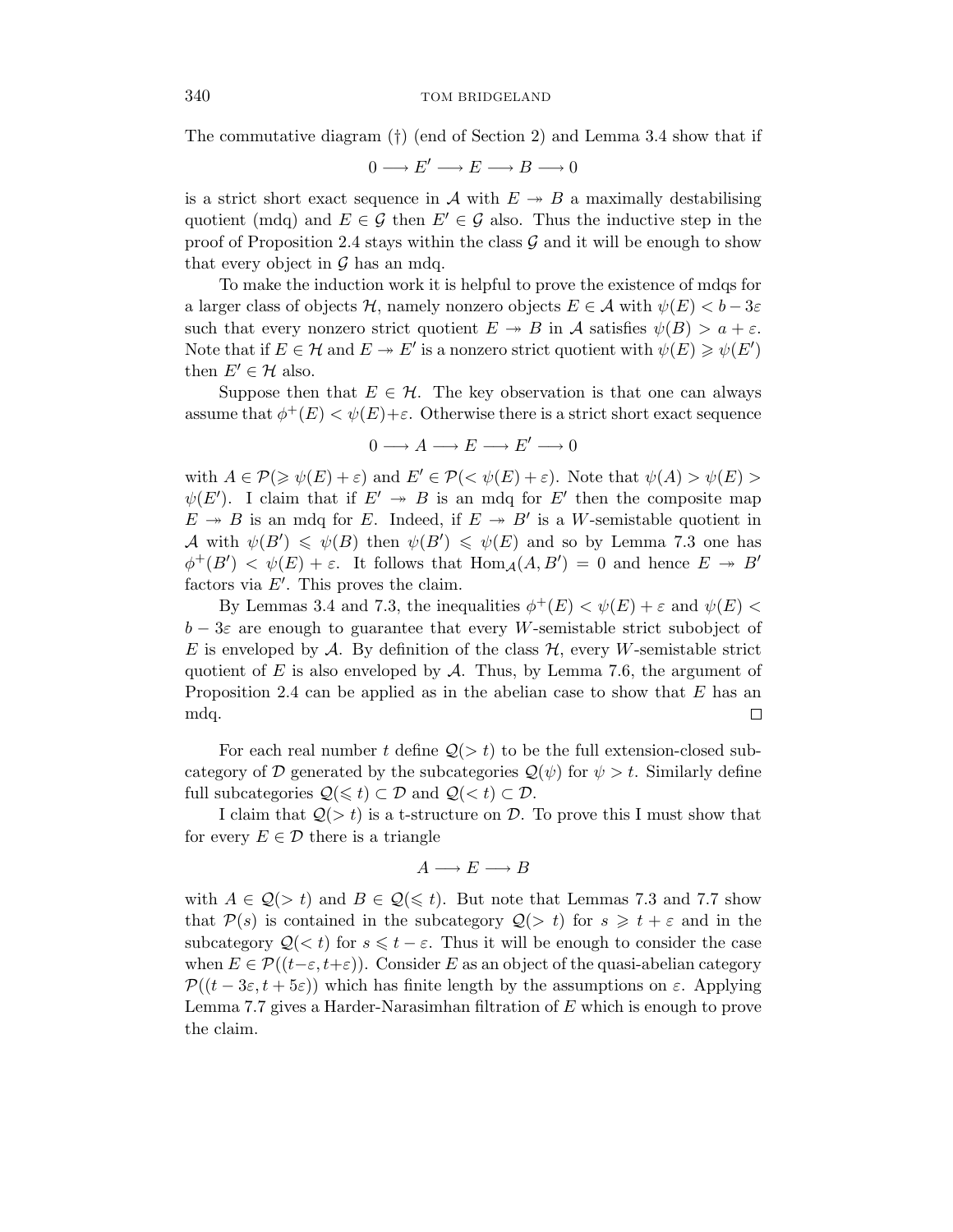The final step in the proof of Theorem 7.1 is to show that every nonzero object of D has a finite filtration by objects of the subcategories  $\mathcal{Q}(\psi)$ . It will be enough to prove this for objects in each of the full subcategories

$$
\mathcal{Q}((t, t + \delta)) = \mathcal{Q}(> t) \cap \mathcal{Q}(< t + \delta)
$$

for some small  $\delta > 0$ . The result then follows by embedding  $\mathcal{Q}((t, t + \delta))$  in the finite-length, quasi-abelian subcategory  $\mathcal{P}((t-3\varepsilon,t+5\varepsilon+\delta))$  and applying Lemma 7.7.

#### **8. More on the space of stability conditions**

This section contains a couple of general results about spaces of stability conditions. The first shows that the topology on  $\text{Stab}(\mathcal{D})$  defined in Section 6 can be induced by a natural metric. Since this result is not necessary for Theorem 1.2 some of the details of the proof are left to the reader.

PROPOSITION 8.1. Let  $\mathcal D$  be a triangulated category. The function

$$
d(\sigma_1, \sigma_2)
$$
  
= 
$$
\sup_{0 \neq E \in \mathcal{D}} \left\{ |\phi_{\sigma_2}^-(E) - \phi_{\sigma_1}^-(E)|, |\phi_{\sigma_2}^+(E) - \phi_{\sigma_1}^+(E)|, |\log \frac{m_{\sigma_2}(E)}{m_{\sigma_1}(E)}| \right\} \in [0, \infty]
$$

defines a generalised metric on  $\text{Stab}(\mathcal{D})$ . The induced topology is the same as that defined in Section 6.

Proof. It is easy to see that the given formula defines a generalised metric; the only thing to check is that if  $d(\sigma_1, \sigma_2) = 0$  then  $\sigma_1 = \sigma_2$ . But  $d(\sigma_1, \sigma_2) = 0$ implies that an object  $E \in \mathcal{D}$  is semistable in  $\sigma_1$  precisely if it is semistable in  $\sigma_2$ , and that for any nonzero *E* one has  $m_{\sigma_1}(E) = m_{\sigma_2}(E)$ . It follows that the central charges of  $\sigma_1$  and  $\sigma_2$  are the same, since they agree on semistables and these span the Grothendieck group  $K(\mathcal{D})$ .

To prove that the topology induced by  $d(-,-)$  is the same as the one given by the basis of open sets  $B_{\varepsilon}(\sigma)$  one must first show that the sets  $B_{\varepsilon}(\sigma)$  are open in the topology induced by the metric. This boils down to the statement that for any  $\varepsilon > 0$  the condition

$$
|W(E) - Z(E)| < \sin(\pi \varepsilon) |Z(E)|
$$

holds for all objects  $E \in \mathcal{D}$  semistable in  $\sigma$  providing  $\tau = (W, \mathcal{Q})$  is a small enough distance from  $\sigma = (Z, \mathcal{P})$ . This is easy enough to see and is probably best done privately with a picture.

The reverse implication requires a little more care. Take  $\sigma = (Z, \mathcal{P}) \in$ Stab( $\mathcal{D}$ ) and fix a constant  $\kappa > 1$ . What one needs to show is that for small enough  $\varepsilon > 0$  the set  $B_{\varepsilon}(\sigma)$  has the property that

$$
\tau = (W, \mathcal{Q}) \in B_{\varepsilon}(\sigma) \implies m_{\tau}(E) < \kappa m_{\sigma}(E) \text{ for all } 0 \neq E \in \mathcal{D}.
$$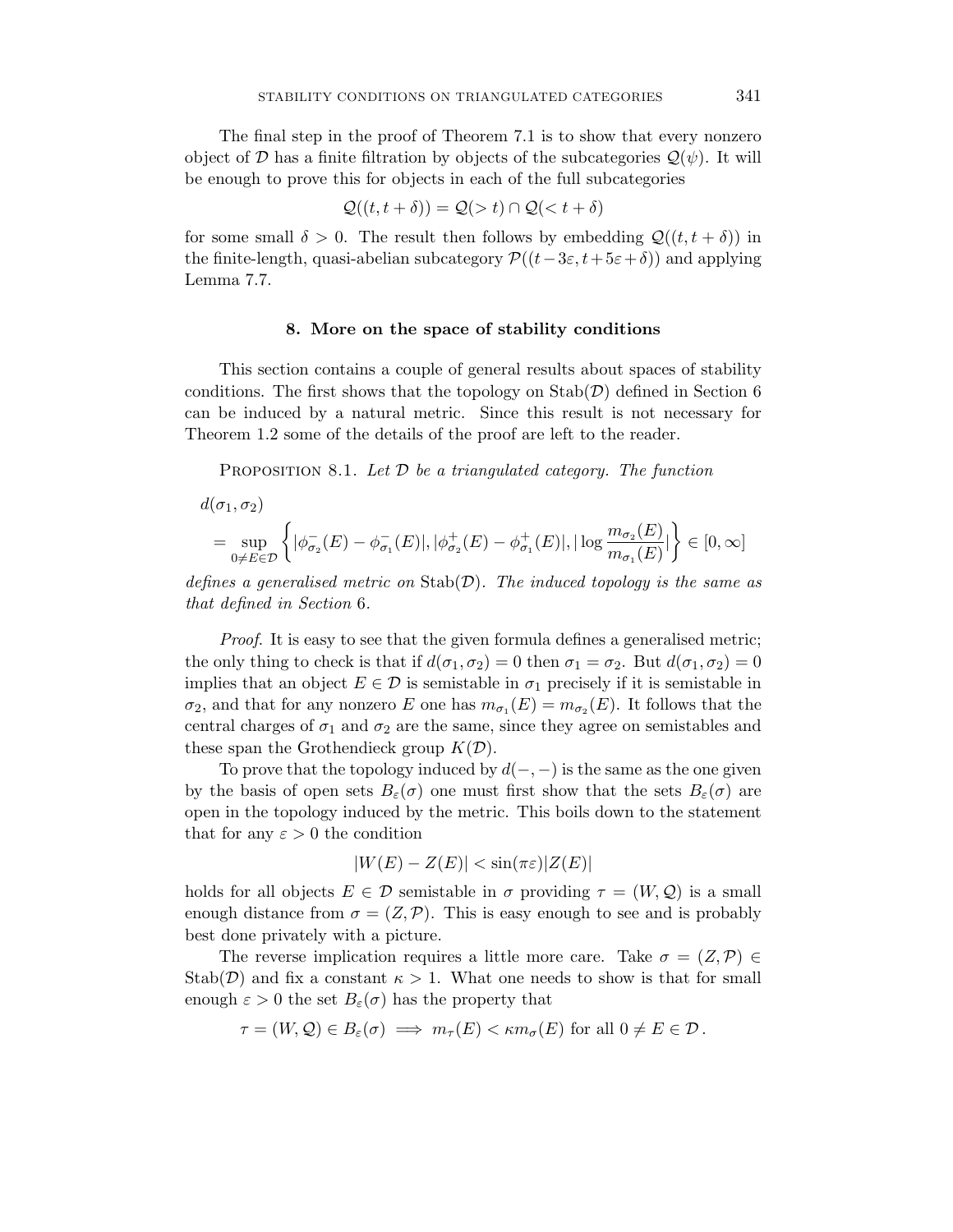Suppose then that  $\tau \in B_{\varepsilon}(\sigma)$  and consider first the case when  $\phi_{\sigma}^{+}(E)$  –  $\phi_{\sigma}^{-}(E) < \eta$  for some  $\eta \in (0, \frac{1}{2})$ . Split *E* into semistable factors  $A_i$  with respect to *τ*. Then  $\phi_{\sigma}^{+}(A_i) - \phi_{\sigma}^{-}(A_i) < 2\varepsilon$  for each *i*, so that equation (\*) of the proof of Lemma 6.2 gives

$$
|W(A_i)| < \big(1 + \frac{\sin(\pi \varepsilon)}{\cos(2\pi \varepsilon)}\big)|Z(A_i)|.
$$

Since the vectors  $Z(A_i)$  lie in a sector bounded by an angle of at most  $\pi(4\varepsilon+\eta)$ , and  $|Z(E)| \leq m_{\sigma}(E)$ , it follows that there is a constant  $r(\varepsilon, \eta) > 1$  such that

$$
m_{\tau}(E) < r(\varepsilon, \eta) m_{\sigma}(E),
$$

and that moreover  $r(\varepsilon, \eta) \to 1$  as  $\max(\varepsilon, \eta) \to 0$ .

Consider now a general nonzero object  $E \in \mathcal{D}$ . Fix real numbers  $\phi$  and a positive integer *n*. For each integer *k*, define intervals

$$
I_k = [\phi + kn\varepsilon, \phi + (k+1)n\varepsilon), \quad J_k = [\phi + (kn-1)\varepsilon, \phi + ((k+1)n+1))\varepsilon],
$$

and let  $\alpha_k$  and  $\beta_k$  be the truncation functors projecting into the subcategories  $\mathcal{Q}(I_k)$  and  $\mathcal{P}(J_k)$  respectively. It is an easy enough exercise to check that  $d(\mathcal{P}, \mathcal{Q}) < \varepsilon$  implies  $\alpha_k \circ \beta_k = \alpha_k$  so that

$$
m_{\tau}(E) = \sum_{k} m_{\tau}(\alpha_k(E)) \leq \sum_{k} m_{\tau}(\beta_k(E)) < r(\varepsilon, (n+2)\varepsilon) \sum_{k} m_{\sigma}(\beta_k(E)).
$$

But now one can choose  $\phi$  so that

$$
\sum_{k} m_{\sigma}(\beta_k(E)) \leqslant \left(1 + \frac{2}{n}\right) m_{\sigma}(E),
$$

so that sending  $\varepsilon \to 0$  and  $n \to \infty$  in such a way that  $n\varepsilon \to 0$  one sees that for small enough  $\varepsilon$  one has  $m_{\tau}(E) < \kappa m_{\sigma}(E)$  for all nonzero  $E \in \mathcal{D}$ .  $\Box$ 

Proposition 8.1 has the consequence that for any nonzero object  $E \in \mathcal{D}$ the functions

$$
\phi^{\pm}(E): \mathrm{Stab}(\mathcal{D}) \to \mathbb{R} \quad \text{and} \quad m(E): \mathrm{Stab}(\mathcal{D}) \to \mathbb{R}_{>0}
$$

are continuous. It follows immediately from this that the subset of  $\text{Stab}(\mathcal{D})$ consisting of those stability conditions in which a given object  $E \in \mathcal{D}$  is semistable is a closed subset. Indeed, if *E* is nonzero, it is precisely the set of  $\sigma \in \text{Stab}(\mathcal{D})$  for which the equality  $\phi_{\sigma}^{+}(E) = \phi_{\sigma}^{-}(E)$  holds.

LEMMA 8.2. The generalised metric space  $\text{Stab}(\mathcal{D})$  carries a right action of the group  $GL^+(2,\mathbb{R})$ , the universal covering space of  $GL^+(2,\mathbb{R})$ , and a left action by isometries of the group  $Aut(D)$  of exact autoequivalences of  $D$ . These two actions commute.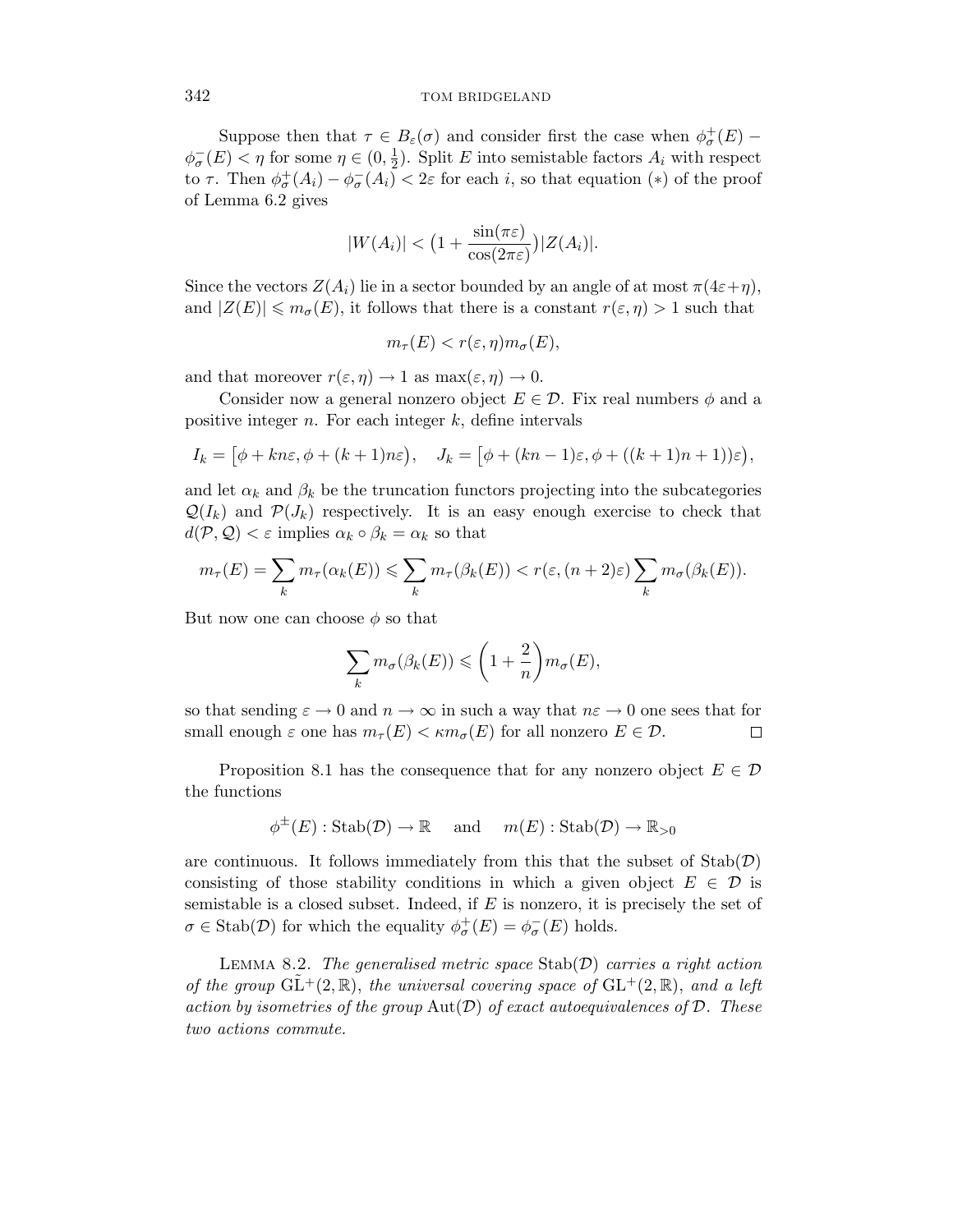*Proof.* First note that the group  $GL^+(2,\mathbb{R})$  can be thought of as the set of pairs  $(T, f)$  where  $f: \mathbb{R} \to \mathbb{R}$  is an increasing map with  $f(\phi + 1) = f(\phi) + 1$ , and  $T: \mathbb{R}^2 \to \mathbb{R}^2$  is an orientation-preserving linear isomorphism, such that the induced maps on  $S^1 = \mathbb{R}/2\mathbb{Z} = (\mathbb{R}^2 \setminus \{0\})/\mathbb{R}_{>0}$  are the same.

Given a stability condition  $\sigma = (Z, \mathcal{P}) \in \text{Stab}(\mathcal{D})$ , and a pair  $(T, f) \in$  $G\tilde{L}^+(2,\mathbb{R})$ , define a new stability condition  $\sigma' = (Z', \mathcal{P}')$  by setting  $Z' =$  $T^{-1} \circ Z$  and  $\mathcal{P}'(\phi) = \mathcal{P}(f(\phi))$ . Note that the semistable objects of the stability conditions  $\sigma$  and  $\sigma'$  are the same, but the phases have been relabelled.

For the second action, note that an element  $\Phi \in \text{Aut}(\mathcal{D})$  induces an automorphism  $\phi$  of  $K(\mathcal{D})$ . If  $\sigma = (Z, \mathcal{P})$  is a stability condition on  $\mathcal D$  define  $\Phi(\sigma)$ to be the stability condition  $(Z \circ \phi^{-1}, \mathcal{P}')$ , where  $\mathcal{P}'(t) = \Phi(\mathcal{P}(t))$ . The reader can easily check that this action is by isometries and commutes with the first. 口

# **9. Stability conditions on elliptic curves**

Let X be a nonsingular projective curve of genus one over  $\mathbb{C}$ , and let  $\mathcal{D}(X)$  denote the bounded derived category of coherent sheaves. As in the introduction,  $\text{Stab}(X)$  will denote the space of locally-finite numerical stability conditions on  $\mathcal{D}(X)$ .

Set  $K(X) = K(\mathcal{D}(X))$  and write  $\mathcal{N}(X)$  for the numerical Grothendieck group  $\mathcal{N}(\mathcal{D}(X))$  defined in Section 1.3. The Riemann-Roch theorem shows that  $\mathcal{N}(X)$  can be identified with  $\mathbb{Z}\oplus\mathbb{Z}$  and with the quotient map  $K(X)\to\mathcal{N}(X)$ sending a class  $[E] \in K(X)$  to the pair consisting of its rank and degree. The Euler form on  $\mathcal{N}(X)$  is then given by

$$
\chi((r_1, d_1), (r_2, d_2)) = r_1 d_2 - r_2 d_1.
$$

As in Example 5.4, there is a stability condition  $\sigma = (Z, \mathcal{P}) \in \text{Stab}(X)$  with

$$
Z(E) = -\deg(E) + i\operatorname{rank}(E),
$$

in which the objects of the subcategories  $\mathcal{P}(\phi)$  consist of shifts of semistable sheaves on *X*, and whose heart is the category of coherent  $\mathcal{O}_X$ -modules. It follows from Lemma 8.2 and Theorem 1.2 that there is a local homeomorphism

$$
\mathcal{Z} \colon \operatorname{Stab}(X) \to \operatorname{Hom}_{\mathbb{Z}}(\mathcal{N}(X), \mathbb{C})
$$

whose image is an open subset of the two-dimensional vector space  $\text{Hom}_{\mathbb{Z}}(\mathcal{N}(X), \mathbb{C}).$ 

THEOREM 9.1. The action of the group  $\widetilde{GL}^+(2,\mathbb{R})$  on  $\text{Stab}(X)$  is free and transitive, so that

$$
Stab(X) \cong GL^+(2,\mathbb{R}).
$$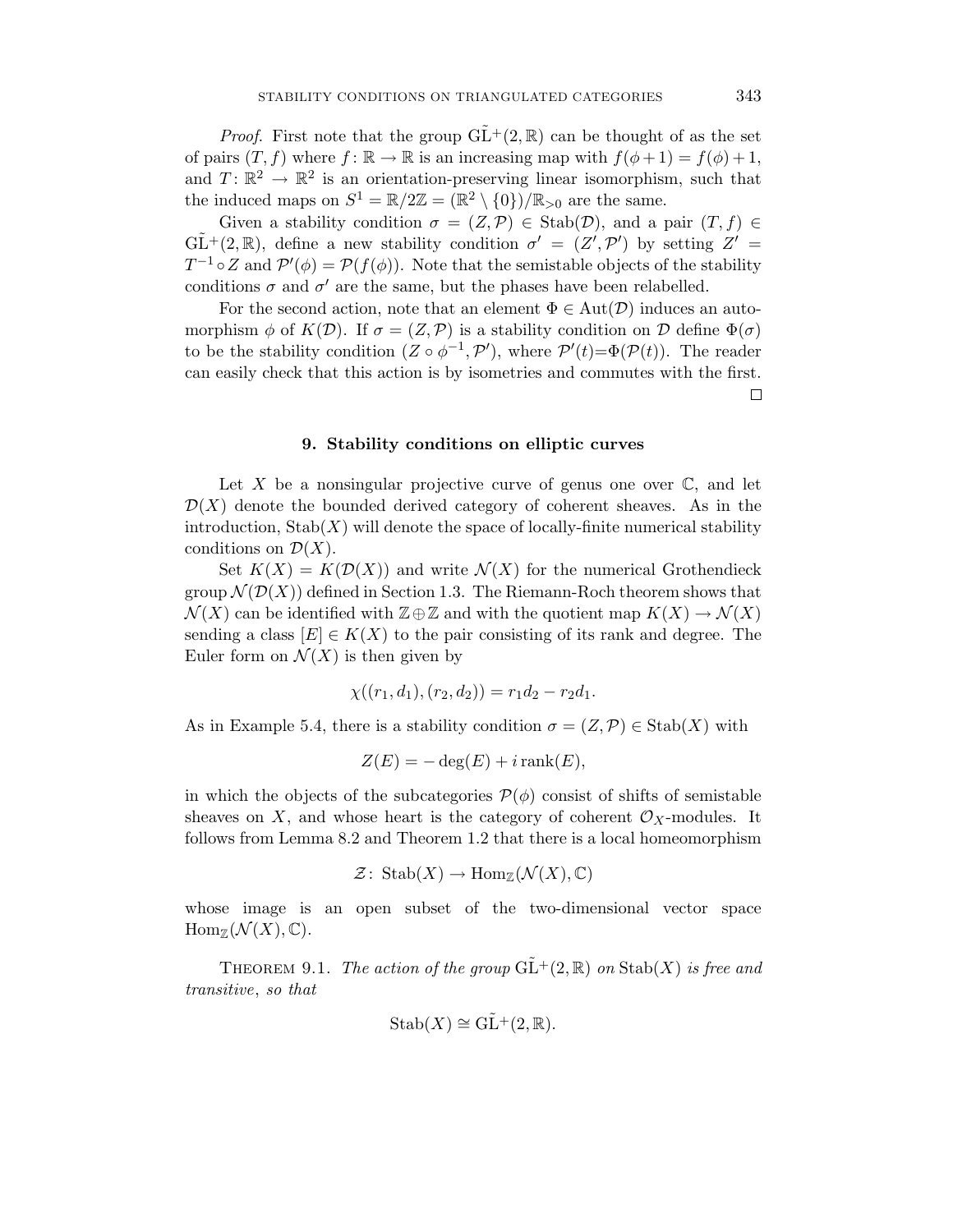Proof. First note that if *E* is an indecomposable sheaf on *X* then *E* must be semistable in any stability condition  $\sigma \in \text{Stab}(X)$  because otherwise there is a nontrivial triangle  $A \to E \to B$  with  $\text{Hom}_{\mathcal{D}(X)}(A, B) = 0$ , and then Serre duality gives

$$
\operatorname{Hom}^1_{\mathcal{D}(X)}(B, A) = \operatorname{Hom}_{\mathcal{D}(X)}(A, B)^* = 0,
$$

which implies that *E* is a direct sum  $A \oplus B$ .

Take an element  $\sigma = (Z, \mathcal{P}) \in \text{Stab}(X)$ . Suppose for a contradiction that the image of the central charge *Z* is contained in a real line in  $\mathbb{C}$ . Since  $\sigma$  is locally-finite, the heart  $\mathcal A$  of  $\sigma$  must then be of finite length. If  $\mathcal A$  and  $\mathcal B$  are simple objects of  $A$  then

$$
\operatorname{Hom}_{\mathcal{D}(X)}(A, B) = \operatorname{Hom}_{\mathcal{D}(X)}(B, A) = 0,
$$

and it follows from this that  $\chi(A, B) = 0$ . But this implies that all simple objects of A lie on the same line in  $\mathcal{N}(X)$ , and hence that all objects of  $\mathcal{D}(X)$  do too, which gives a contradiction. Thus Z, considered as a map from  $\mathcal{N}(X) \otimes \mathbb{R} = \mathbb{R}^2$  to  $\mathbb{C} \cong \mathbb{R}^2$  is an isomorphism, and it follows that the action of  $GL^+(2,\mathbb{R})$  on  $Stab(X)$  is free.

Suppose *A* and *B* are line bundles on *X* with deg(*A*)  $\lt$  deg(*B*). Since *A* and *B* are indecomposable they are semistable in  $\sigma$  with phases  $\phi$  and  $\psi$  say. The existence of maps  $A \to B$  and  $B \to A[1]$  gives inequalities  $\phi \leq \psi \leq \phi + 1$ , which implies that *Z* is orientation-preserving. Thus acting by an element of  $GL^+(2,\mathbb{R})$ , one can assume that  $Z(E) = -\deg(E) + i\operatorname{rank}(E)$ , and that for some point  $x \in X$  the skyscraper sheaf  $\mathcal{O}_x$  has phase 1. Then all semistable vector bundles on *X* are semistable in  $\sigma$  with phase in the interval  $(0, 1)$ , and it follows quickly from this that  $\sigma$  is the standard stability condition described in Example 5.4. □

The quotient  $\text{Stab}(X)/\text{Aut}\,\mathcal{D}(X)$  is also of interest. One can easily show that the autoequivalences of  $\mathcal{D}(X)$  are generated by shifts, automorphisms of *X* and twists by line bundles together with the Fourier-Mukai transform [14]. Automorphisms of *X* and twists by line bundles of degree zero act trivially on  $\mathrm{Stab}(X)$  and one obtains

$$
\operatorname{Stab}(X)/\operatorname{Aut}\mathcal{D}(X) \cong \operatorname{GL}^+(2,\mathbb{R})/\operatorname{SL}(2,\mathbb{Z}),
$$

which is easily seen to be a  $\mathbb{C}^*$ -bundle over the moduli space of elliptic curves.

University of Sheffield, Sheffield S3 7RH, United Kingdom *E-mail address*: t.bridgeland@sheffield.ac.uk

#### **REFERENCES**

[1] P. Aspinwall and M. R. Douglas, D-brane stability and monodromy, *J. High Energy Phys.* **05** (2002)031.